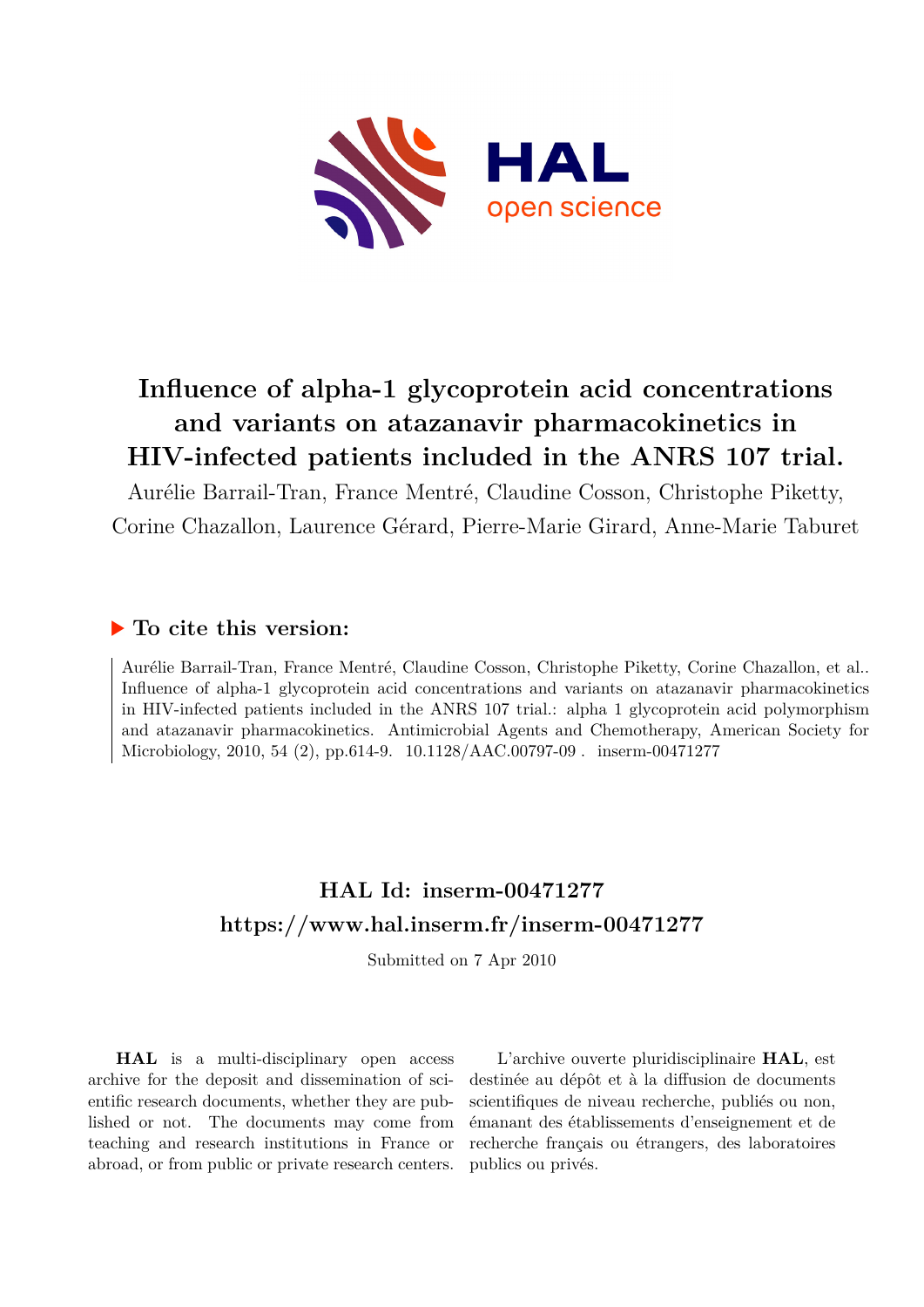| $\mathbf{1}$   | Influence of alpha 1 glycoprotein acid concentrations and variants on atazanavir                                                                                                            |
|----------------|---------------------------------------------------------------------------------------------------------------------------------------------------------------------------------------------|
| $\overline{2}$ | pharmacokinetics in HIV-infected patients included in ANRS107 trial                                                                                                                         |
| 3              |                                                                                                                                                                                             |
| $\overline{4}$ | A. Barrail-Tran <sup>1*</sup> , F. Mentré <sup>2</sup> , C. Cosson <sup>3</sup> , C. Piketty <sup>4</sup> , C. Chazallon <sup>5</sup> , L. Gérard <sup>5</sup> , P.M. Girard <sup>6</sup> , |
| 5              | A.M. Taburet <sup>1</sup>                                                                                                                                                                   |
| 6              |                                                                                                                                                                                             |
| $\overline{7}$ | Clinical Pharmacy, Hôpital Bicêtre, AP-HP, France, <sup>2</sup> INSERM, U738, Paris, France;                                                                                                |
| 8              | Université Paris 7, UFR de Médecine, Paris, France; AP-HP, Hôpital Bichat, UF de                                                                                                            |
| $\mathbf{9}$   | Biostatistiques, Paris, France, <sup>3</sup> Biochemistry, Hôpital Bicêtre, AP-HP, France, <sup>4</sup> Department of                                                                       |
| 10             | immunology, Hôpital Georges Pompidou, AP-HP, France, <sup>5</sup> Inserm SC10, Villejuif, France, <sup>6</sup>                                                                              |
| 11             | Department of infectious diseases, Hôpital Saint Antoine, AP-HP, Paris, France                                                                                                              |
| 12             |                                                                                                                                                                                             |
| 13             | Correspondance : Dr Aurélie Barrail-Tran                                                                                                                                                    |
| 14             | Hôpital Bicêtre, Clinical Pharmacy                                                                                                                                                          |
| 15             | 78 rue du Général Leclerc                                                                                                                                                                   |
| 16             | 94275 Le Kremlin Bicêtre cedex, France                                                                                                                                                      |
| 17             | Tel: +33 1 45 21 29 64                                                                                                                                                                      |
| 18             | Fax: $+33$ 1 45 21 28 60                                                                                                                                                                    |
| 19             | E-mail: <u>aurelie.barrail-tran@bct.aphp.fr</u>                                                                                                                                             |
| 20             | Running title: alpha 1 glycoprotein acid polymorphism and atazanavir pharmacokinetics                                                                                                       |
| 21             | 27 pages, 2 tables, 2 figures                                                                                                                                                               |
| 22             | This work was presented in part at the 14th Conference on Retroviruses and opportunistic                                                                                                    |
| 23             | infections, Los Angeles, February 2007.                                                                                                                                                     |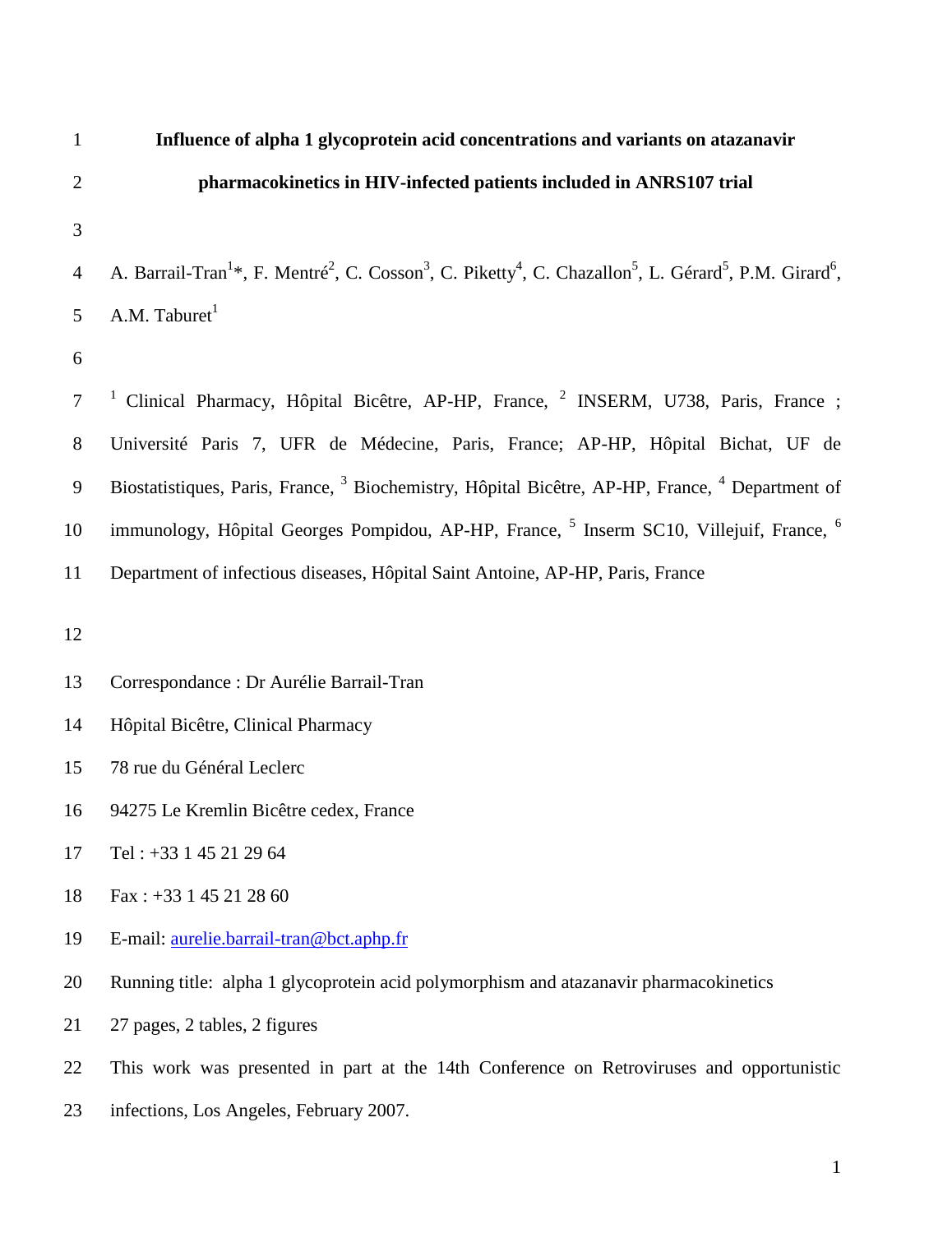### **Abstract**

 Atazanavir is an HIV-1 protease inhibitor (PI) with high protein binding in human plasma. The objectives were first to determine the *in vitro* binding characteristics of atazanavir, second to evaluate whether plasma protein binding to albumin and to orosomucoid (alpha 1 glycoprotein acid) influence the pharmacokinetics of atazanavir in HIV-infected patients. For the *in vitro* study, atazanavir protein binding characteristics were determined in alpha 1 glycoprotein acid and albumin purified solutions. Atazanavir was found to bind alpha 1 glycoprotein acid on a high 31 affinity saturable site (association constant 4.61  $10^5$  L/mol) and albumin on a low-affinity non- saturable site. For the *in vivo* study, blood samples from 51 patients included in the ANRS107– Puzzle 2 trial were drawn prior to drug intake at week 6. For 10 patients included in the pharmacokinetic substudy, five additional blood samples were collected during one dosing interval at week 6. Atazanavir concentrations were assayed by LC-MS/MS. Albumin concentrations, alpha 1 glycoprotein acid concentrations and phenotypes were also measured in these patients. Concentrations of atazanavir were modelled using a population approach. A one- compartment model with first-order absorption and elimination best described atazanavir pharmacokinetics. Atazanavir pharmacokinetic parameters and their interindividual variabilities 40 (%) were as follows: absorption rate constant (ka)  $0.73 \text{ h}^{-1}$  (139.3%), apparent clearance (Cl/F) 13.3 L/h (26.7%) and apparent volume of distribution (V/F) 79.7 L (27.0%). Atazanavir Cl/F decreased significantly when alanine aminotransferase and/or alpha 1 glycoprotein acid levels increased (p<0.01). ORM1\*S alpha 1 glycoprotein acid phenotype also significantly increased atazanavir V/F (p<0.05). These *in vivo* results indicate that atazanavir pharmacokinetics is moderately influenced by its protein binding, especially to alpha 1 glycoprotein acid without expected clinical consequences.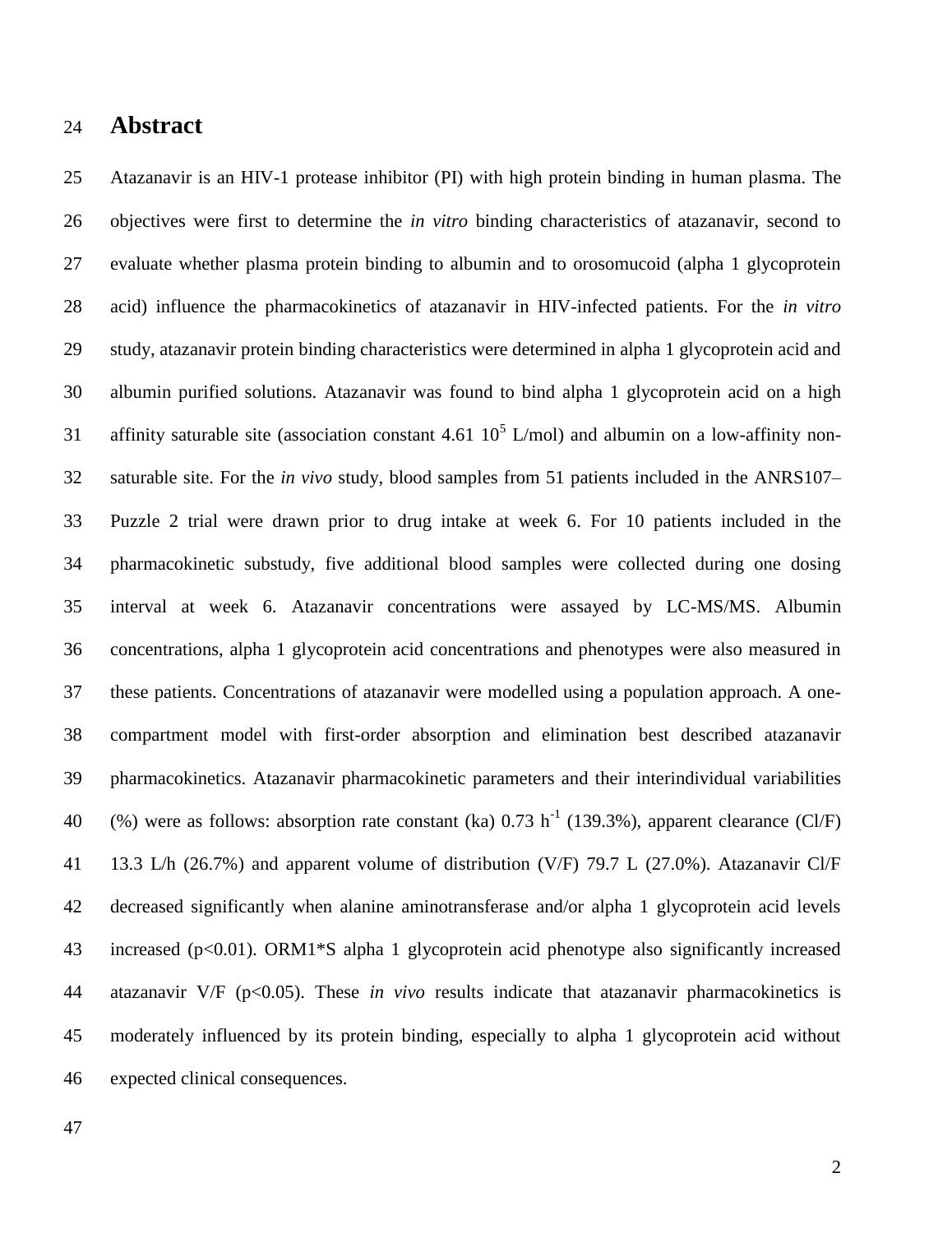## **Introduction**

 Atazanavir is an azapeptide protease inhibitor, with a distinct resistance and tolerance profile approved for use in combination treatment of HIV-1 in the US and Europe (11, 12, 17). In the US, one of the recommended antiretroviral regimens is the combination of atazanavir / ritonavir with tenofovir / emtricitabine. Recommended doses of atazanavir are 400 mg once daily taken with food without ritonavir in therapy-naive patients or 300 mg in combination with low-dose ritonavir (100 mg) once daily in antiretroviral-experienced patients, or when combined with tenofovir (7). The major advantages of atazanavir are its simplicity of administration and a favourable adverse effects profile, especially on lipid parameters.

 Major pharmacokinetic characteristics of atazanavir are a variable absorption through the gut, 86% plasma protein binding on albumin and alpha 1 glycoprotein acid (orosomucoid) and elimination through biotransformation which involved CYP3A. Although consequences of CYP3A metabolism on first pass effect and drug-drug interactions have been largely studied, there is a lack of information on consequences of protein binding on atazanavir pharmacokinetics. It is now recognized that protein binding is an important modulator of protease inhibitor disposition and unbound concentration inhibitor is considered as the active moiety which is available to cross cell membranes. Therefore variations in the concentrations and structures of orosomucoid and albumin under physiological or pathological infections such as HIV infection are likely to influence protease inhibitors pharmacokinetics (3). Albumin concentrations could be significantly reduced in patients with liver disease such as co-infections with hepatitis B virus or C virus. Orosomucoid, also called alpha 1 glycoprotein acid, is a glycoprotein which is controlled by a cluster of three adjacent genes : AGP-A which codes for the major protein ORM1; AGP-B and AGP-B' which code for the protein ORM2 (14). The proteins ORM1 and ORM2 are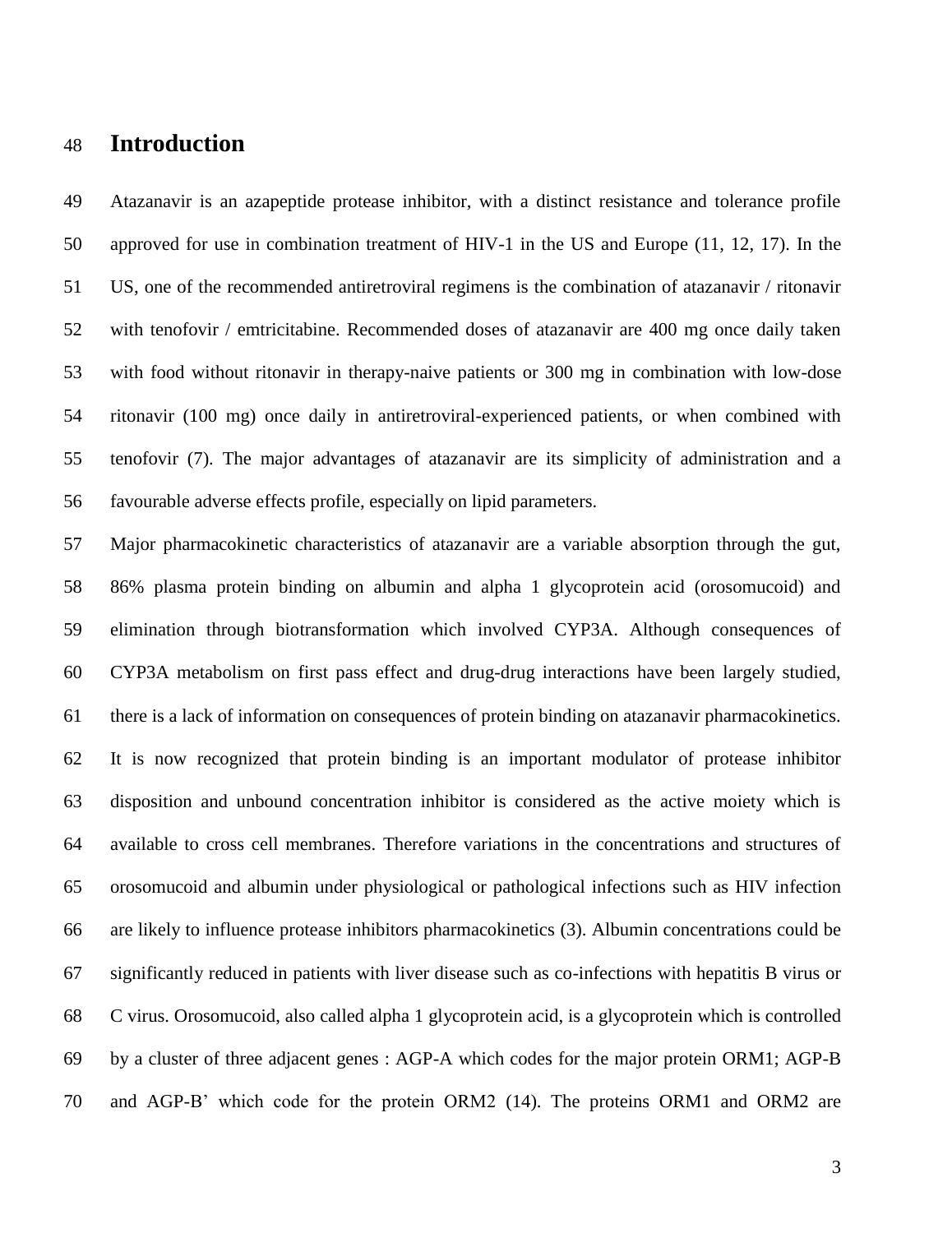different by a sequence of 22 amino-acids. The protein ORM1 is polymorphic with three variants: ORM1\*F1, ORM1\*S and ORM1\*F2, whereas the protein ORM2 is generally monomorphic with one variant: ORM2\*A (8). This polymorphism could be responsible for interindividual variation in the plasma binding of protease inhibitors, which might influence their pharmacokinetic parameters.

 The purpose of this work was to determine the *in vitro* binding characteristics of atazanavir. Then we evaluate whether albumin concentration and/or alpha 1 glycoprotein acid concentration and alpha 1 glycoprotein acid variants are pertinent covariates in the population pharmacokinetics analyses of atazanavir used in combination with ritonavir tenofovir in HIV-infected patients included in a clinical trial (ANRS 107 – Puzzle 2) (22).

### **Methods**

### *Atazanavir in vitro binding experiments*

 Alpha 1 glycoprotein acid and serum albumin solutions were prepared in pH 7.4 phosphate- buffered saline. Concentrations of alpha 1 glycoprotein acid and serum albumin used were those found in normal patients and were 0.7 g/L and 40 g/L respectively. These solutions were spiked with known amounts of atazanavir to yield the following final concentrations: 0, 500, 1000, 1500, 2000, 5000, 10000, 15000 and 30000 ng/mL. Bound and unbound atazanavir were separated by 88 ultrafiltration of 500 µL samples using Centrifree® devices (Amicon, YM-300 filter system, Millipore Corp., Bedford, Massachussets, USA) at 3000 g during two hours at 30°C. Atazanavir was then measured in the ultrafiltrate according to a method developed for amprenavir (1). The Amicon Centrifree YM-300 filter system (Millipore Corp. Bedford, MA) with a membrane molecular weight cut off of 30,000 Daltons was used to ultrafiltrate plasma samples. The driving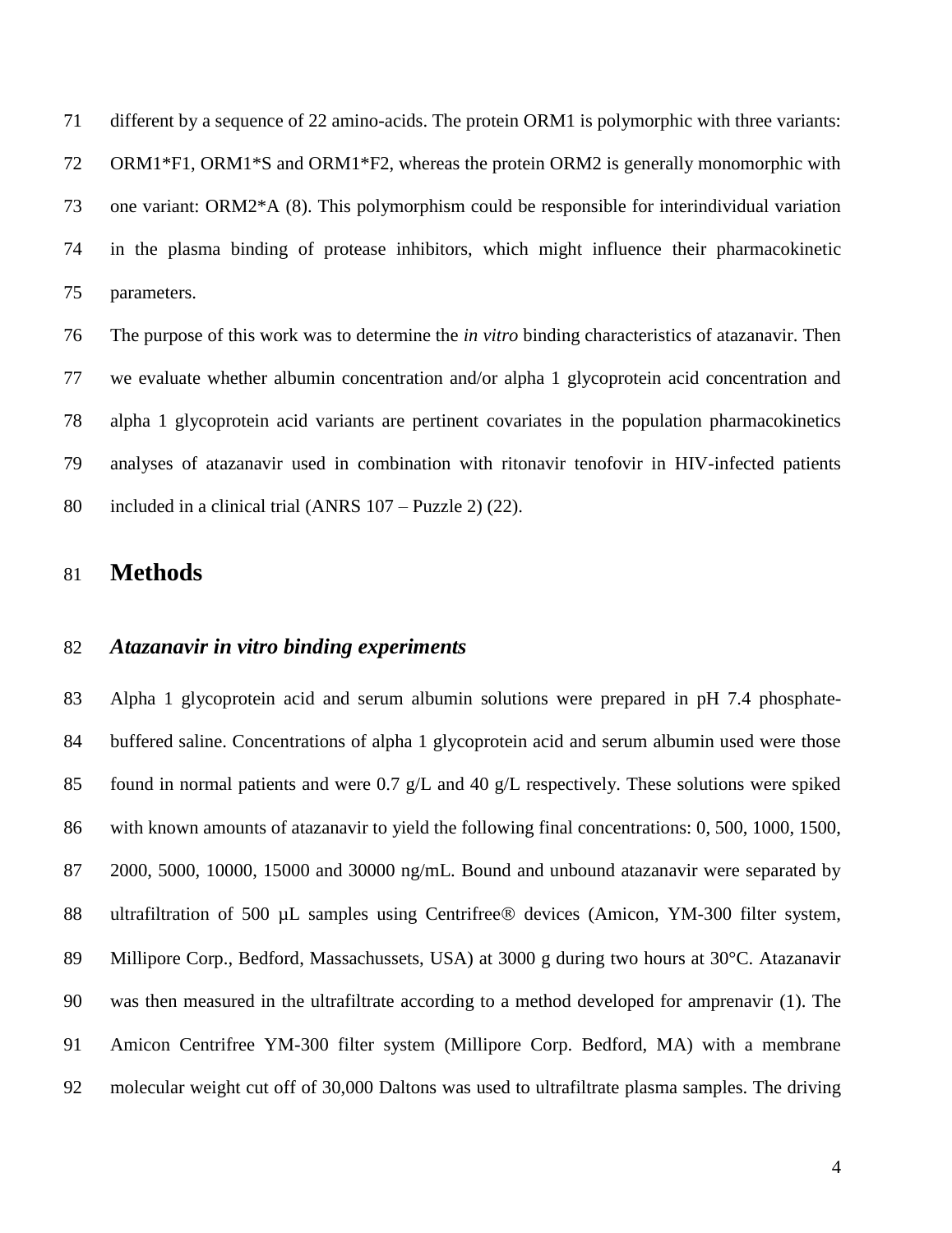force for ultrafiltration was provided by centrifugation (Jouan, GR 4.11) at 2000 g, at 30°C. Duration of centrifugation was 120 minutes to obtain an ultrafiltrate volume of at least 200 mL from a 500-mL. Atazanavir concentrations in ultrafiltrate were measured by HPLC with separation on a C18 column after liquid-liquid extraction and UV detection at 220 nm. The mobile phase consisted of pH 5.6 phosphate buffer/acetonitrile/methanol (480/110/110, vol/vol) and the flow rate was 1.1 mL/min. Retention times for atazanavir and 6,7-dimethyl-2,3-di-(2- pyridyl)-quinoxaline (internal standard from Sigma Aldrich Chemicals) were 15 and 30 minutes respectively in our chromatographic system.

 Unbound fraction was the ratio of unbound atazanavir and total atazanavir concentrations. The graph of the drug bound concentration as a function of the drug unbound concentration depicts 103 the protein binding system  $(24)$ .

### *Population pharmacokinetic analysis of atazanavir in patients*

#### **Study design and population**

 ANRS 107–Puzzle 2 was a randomised, open-label, multiple-dose trial evaluating the efficacy and safety of a combination of atazanavir/ritonavir and tenofovir in HIV-infected patients with multiple antiretroviral treatment failures. The study design is detailed elsewhere (22). From week 3 to week 26, all patients received atazanavir/ritonavir (300 mg / 100 mg QD) plus tenofovir disoproxil fumarate (300 mg QD equivalent to 245 mg of tenofovir disoproxil or 136 mg of tenofovir) and nucleoside reverse transcriptase inhibitors (NRTIs) selected according to the baseline reverse transcriptase genotype of the HIV isolate infecting each patient. Drugs were administered in the morning with a light continental breakfast.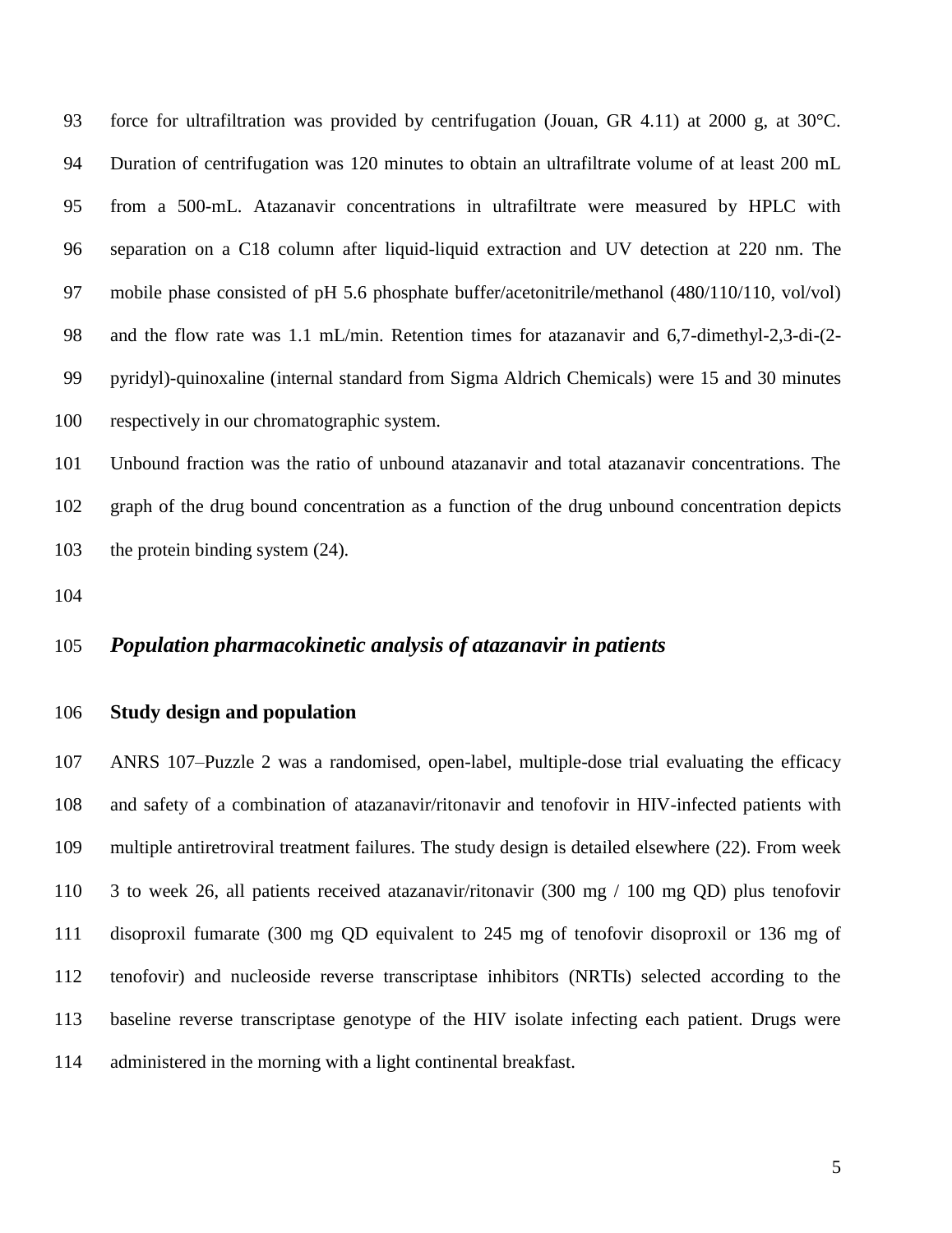Before inclusion, all patients gave their written informed consent. The protocol was approved by the Institutional Review Board of Saint Antoine Hospital, Paris VI University. HIV-infected patients were eligible for inclusion if they met the following criteria: documented treatment failure with at least two PIs and one non-nucleoside reverse transcriptase inhibitor, HIV RNA 119 >10 000 copies/mL, no change in antiretroviral treatment within the last month before inclusion in this study, normal liver function.

#### **Plasma collection**

 Blood samples for biochemical and immuno-virological measurements were drawn at screening and at regular time intervals after inclusion. Blood samples for atazanavir plasma concentrations assay were collected prior to drug intake in the morning at week 6, 1 month after starting the full antiretroviral treatment, atazanavir + ritonavir + tenofovir + optimized background treatment, according to the design of the ANRS107 study (22). For 10 patients included in the pharmacokinetic substudy, additional blood samples were collected after dosing at times 1, 2, 3, 128 5, 8 and 24 hours (23). Plasma samples were kept at  $-20^{\circ}$ C until analysis. The actual times of drug administration and sampling were recorded.

#### **Drug assays**

 Atazanavir concentrations were measured in plasma patients samples by validated LC/MS/MS assays (Bristol-Myers Squibb, Saint Nazaire, France). The lower limits of quantification (LOQ) were 1 ng/mL. Day-to-day variabilities for the quality control samples were 5.7%.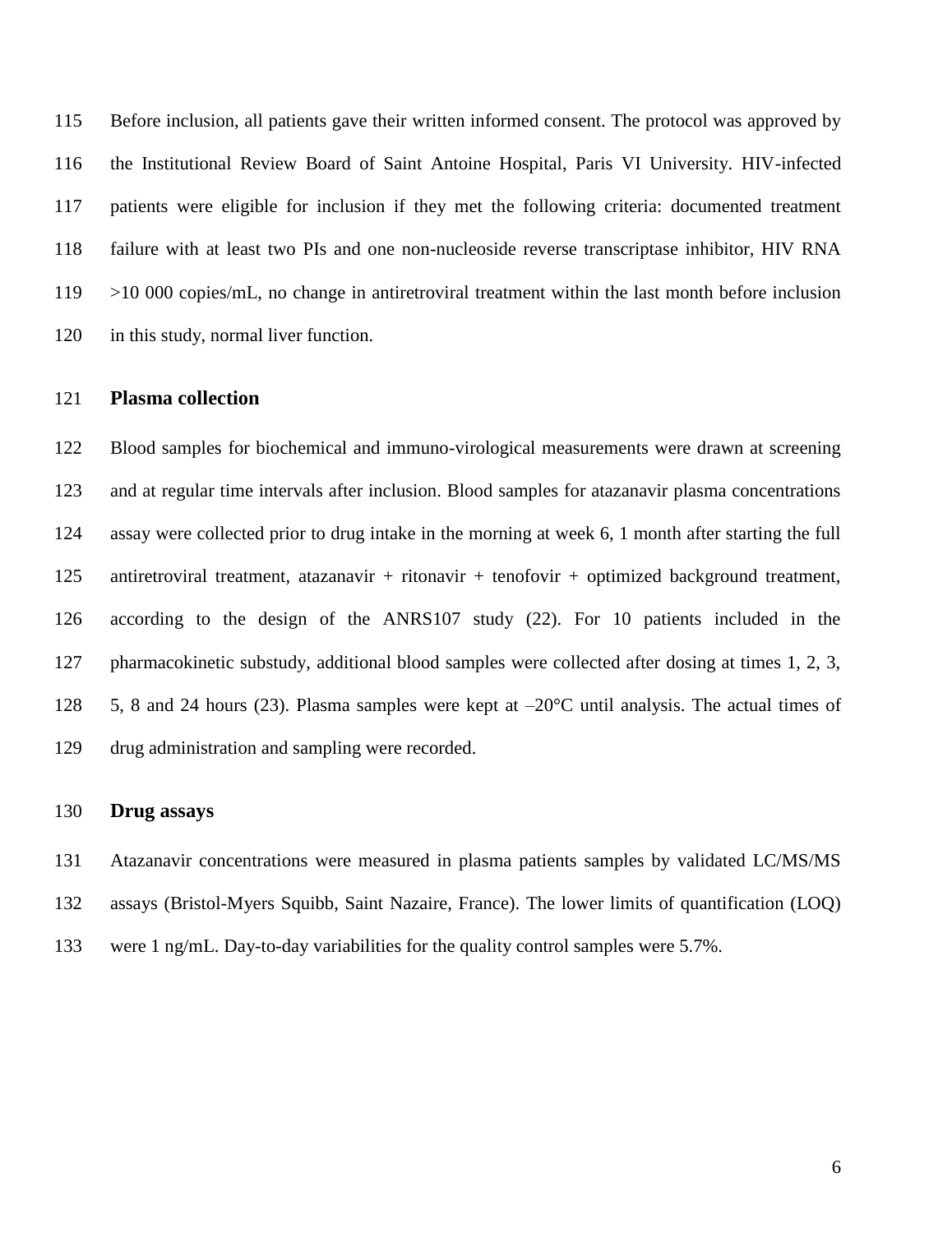### **Biochemical and virological measurements**

 Absolute numbers of CD4 lymphocytes, plasma HIV RNA levels, blood chemistry parameters (albumin, total bilirubin, total cholesterol, triglycerides, alanine and aspartate aminotransferases) were determined according to standard assays (22).

#### **Determination of alpha 1 glycoprotein acid concentrations and phenotypes**

 Alpha 1 glycoprotein acid plasma concentrations were measured by nephelemetry (BN Prospec, Dade Behring). Alpha 1 glycoprotein acid phenotypes (ORM1\*S-ORM2\*A, ORM1\*F1S- ORM2\*A and ORM1\*F1-ORM2\*A) were determined on plasma samples by isoelectric focusing according to the method developed by Eap and Baumann, with some modifications (10).

### **Population pharmacokinetic modelling**

 Data at week 6 were analysed using a population approach with the first-order method (WinNonMix version 2.0.1, Pharsight Corporation, Mountain View, CA, USA) and parameterised with the apparent volume of distribution (V/F), the first order absorption rate constant (ka) and the apparent clearance (Cl/F). The statistical model for the observed plasma concentrations of the drug  $C_{ij}$  in patient *i* at time  $t_{ij}$  was given by:  $C_{ij} = f(t_{ij}, \theta_i) + \varepsilon_{ij}$  where  $\theta_i$  is the pharmacokinetic parameter vector of patient *i*, *εij* the residual error and f the pharmacokinetic model.

151 An exponential random-effect model was chosen to describe inter-individual variability:  $\theta_i = \theta$ 152 *exp*  $(\eta_i)$  where  $\theta$  is the population mean vector of the pharmacokinetic parameters and  $\eta_i$  represents the random effect vector. Random effects were assumed to follow a normal 154 distribution with zero mean and variance matrix  $Ω$  which was supposed to be diagonal. Residual variability was modelled using a proportional error model.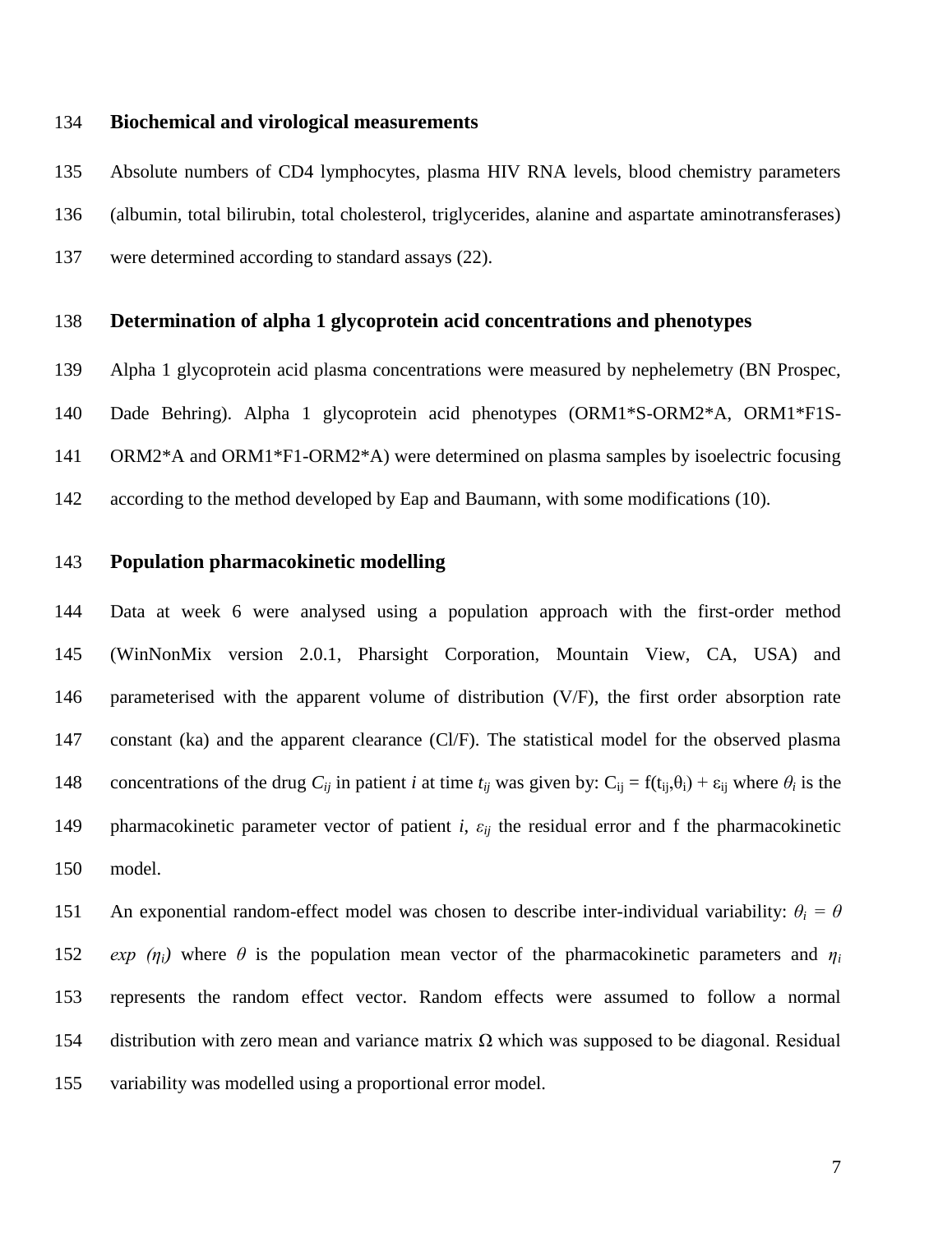Goodness of fit plots (observed versus predicted population and individual concentrations, weighted residuals versus predicted concentrations and versus time) were examined for each model. Tested covariates were age, weight, body mass index, creatinine clearance at week 6, alanine aminotransferase (ALAT) and aspartate aminotransferase (ASAT) at baseline, plasma alpha 1 glycoprotein acid and albumin concentrations at week 6, alpha 1 glycoprotein acid 161 phenotypes, coinfections (hepatitis B infection and/or hepatitis C infection), ritonavir trough and average concentrations and combined NRTIs,. Continuous variables were centred on their median. The sex of the patients was not tested as a covariate because there were only two females in the population. The effects of covariates were tested on each individual parameter (correlation test for continuous variables and ANOVA for categorical variables) using Statgraphics version 5.1 (Manugistics, Inc. Rockville, Maryland, USA). The covariates that were found to have a 167 significant effect ( $p < 0.05$ ) were then evaluated in the population analysis. The effect of a covariate was assessed by the likelihood ratio test. In the forward inclusion process, a covariate was retained in the model if there was a decrease greater than 3.84 in the objective function (p < 0.05, 1 degree of freedom) and if there was a decrease in the interindividual variability of the associated pharmacokinetic parameter. From the best model including covariates, a backward elimination procedure was then used to test whether all covariates selected should remain in the 173 final model. When deletion of a covariate ( $p < 0.05$ ) significantly increased the log-likelihood ( $>$ 3.84), that covariate was kept in the model.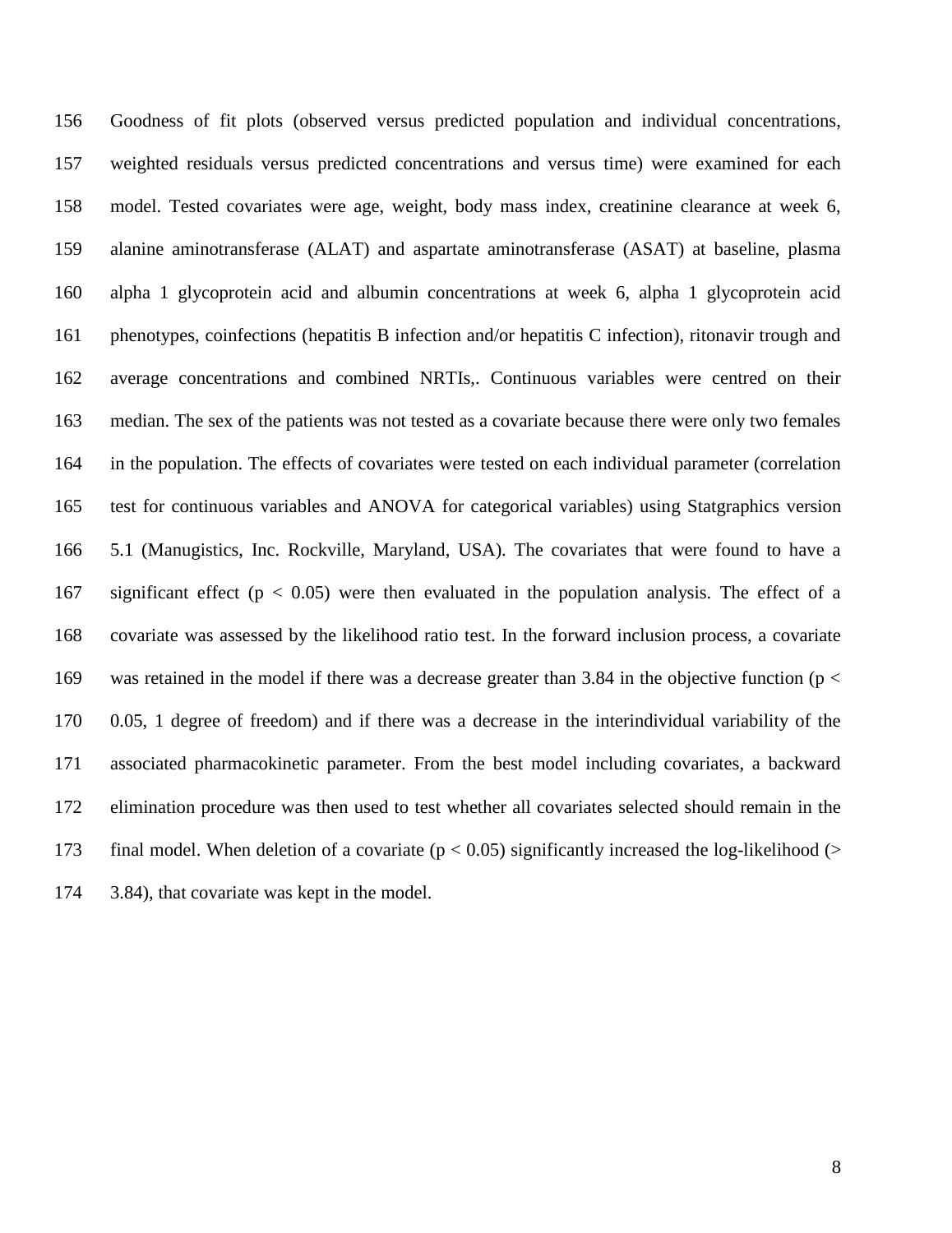## **Results**

### *Atazanavir in vitro binding*

 In a solution of 0.7 g/L of alpha 1 glycoprotein acid, atazanavir was found to bind to one high 178 affinity saturable site at about 31.1%. The association constant was 4.61  $10^5$  L/mol and the number of sites 0.61. In a solution of 40 g/L of serum albumin, mean unbound fraction of atazanavir was found to be 21.3% and was constant up to 15000 ng/mL of total atazanavir. This suggested that atazanavir binds to one low-affinity non-saturable site. The number of sites and the affinity constant were not differentiated and the product was estimated as 6352 L/mol. When atazanavir total concentrations were above 15000 ng/mL, atazanavir unbound fraction increase to 30.9%, protein binding sites becoming saturated (figure 1).

### *Population pharmacokinetic analysis of atazanavir in patients*

### **Patients**

 Fifty-one patients completed the study at week 6 and ten patients were included in the pharmacokinetic substudy. The characteristics of these 51 patients are summarised in table 1. The NRTIs combined with ritonavir-boosted atazanavir plus tenofovir were lamivudine (n=40), abacavir (n=30), didanosine (n=18), zidovudine (n=15), zalcitabine (n=5) and stavudine (n=2). Twenty-three patients were hepatitis virus B and/or C co-infected.

### **Alpha 1 glycoprotein acid concentrations and phenotypes**

 Alpha 1 glycoprotein acid concentrations were 1.0 g/L (0.6-1.5) at week 6 and were elevated in 15 patients (28.8%) accounting for their age and sex.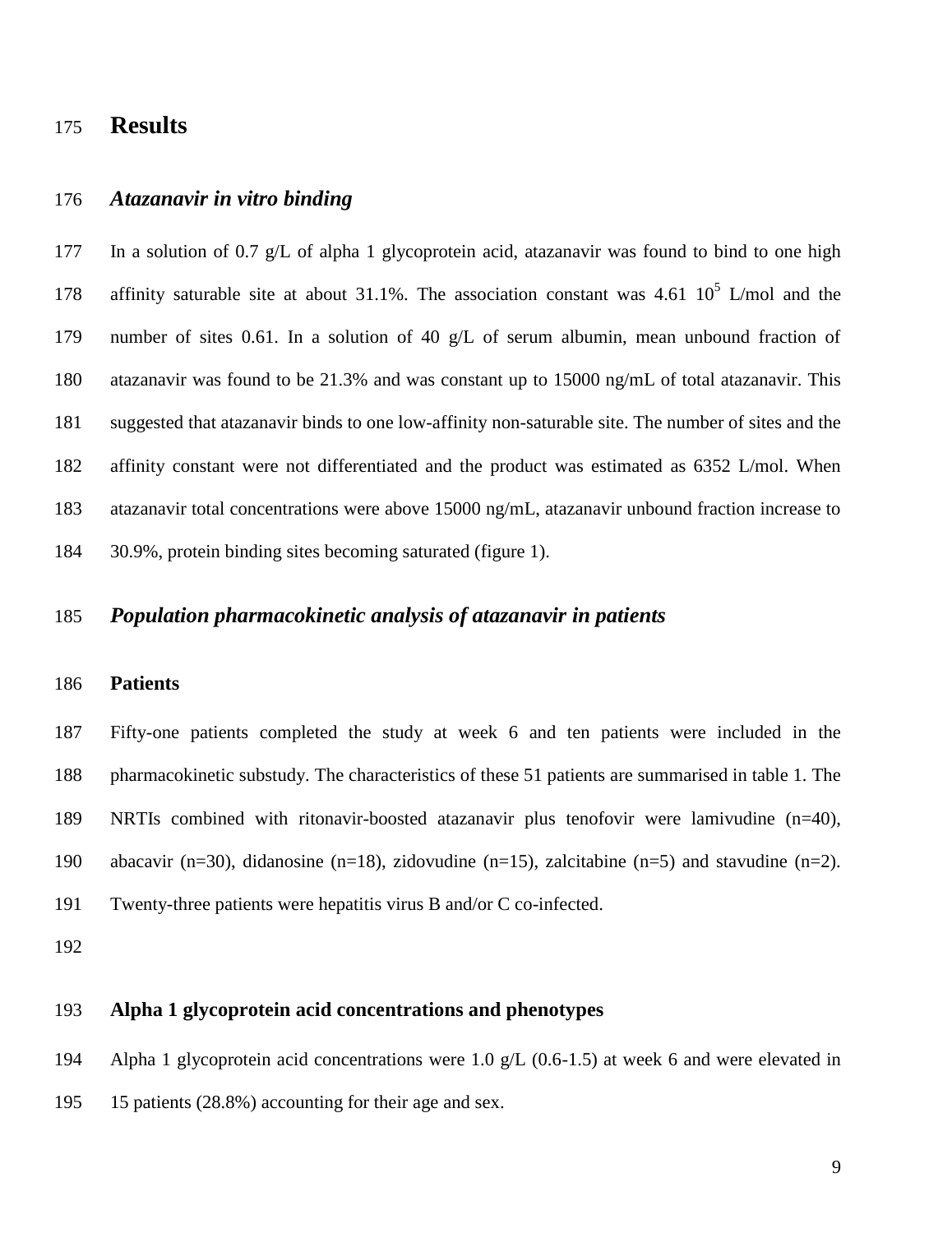Five patients had the phenotype ORM1\*S-ORM2\*A, 19 ORM1\*F1-ORM2\*A and 28 were heterozygous and presented ORM1\*F1S-ORM2\*A. The allele ORM1\*F2 was not observed in this rather small sample. The allele ORM2\*A was monomorphic and observed in all sera of patients. The ORM1 allele frequencies were as follows: 0.635 for ORM1\*F1 and 0.365 for OMR1\*S. Good agreement was found between observed and expected values, assuming a Hardy-201 Weinberg equilibrium ( $p > 0.5$ ). Total plasma concentrations of alpha 1 glycoprotein acid were not found to be significantly dependant on alpha 1 glycoprotein acid phenotypes.

### **Atazanavir model**

#### *Basic model*

 A one-compartment model with first-order absorption and elimination was used to describe atazanavir pharmacokinetics. The population parameter estimates, their relative standard error of estimation (RSE %) and their inter-individual variability for this basic model are shown in table 2.

### *Covariates model building*

 From this basic model, we tested the effects of the covariates on the individual estimates of the random effects. Using the estimated individual parameters, significant effects of hepatitis B 212 and/or C infection on ka ( $p = 0.030$ ), of plasma alpha 1 glycoprotein acid concentration, 213 didanosine, ALAT level, ASAT level, ritonavir trough and average concentrations on Cl/F ( $p =$  0.001 ; 0.028 ; 0.037 ; 0.017 ; 0.009 ; 0.006 respectively) and of plasma alpha 1 glycoprotein acid concentration, ORM1\*S alpha 1 glycoprotein acid phenotype on V/F (p = 0.009; 0.008 respectively) were found.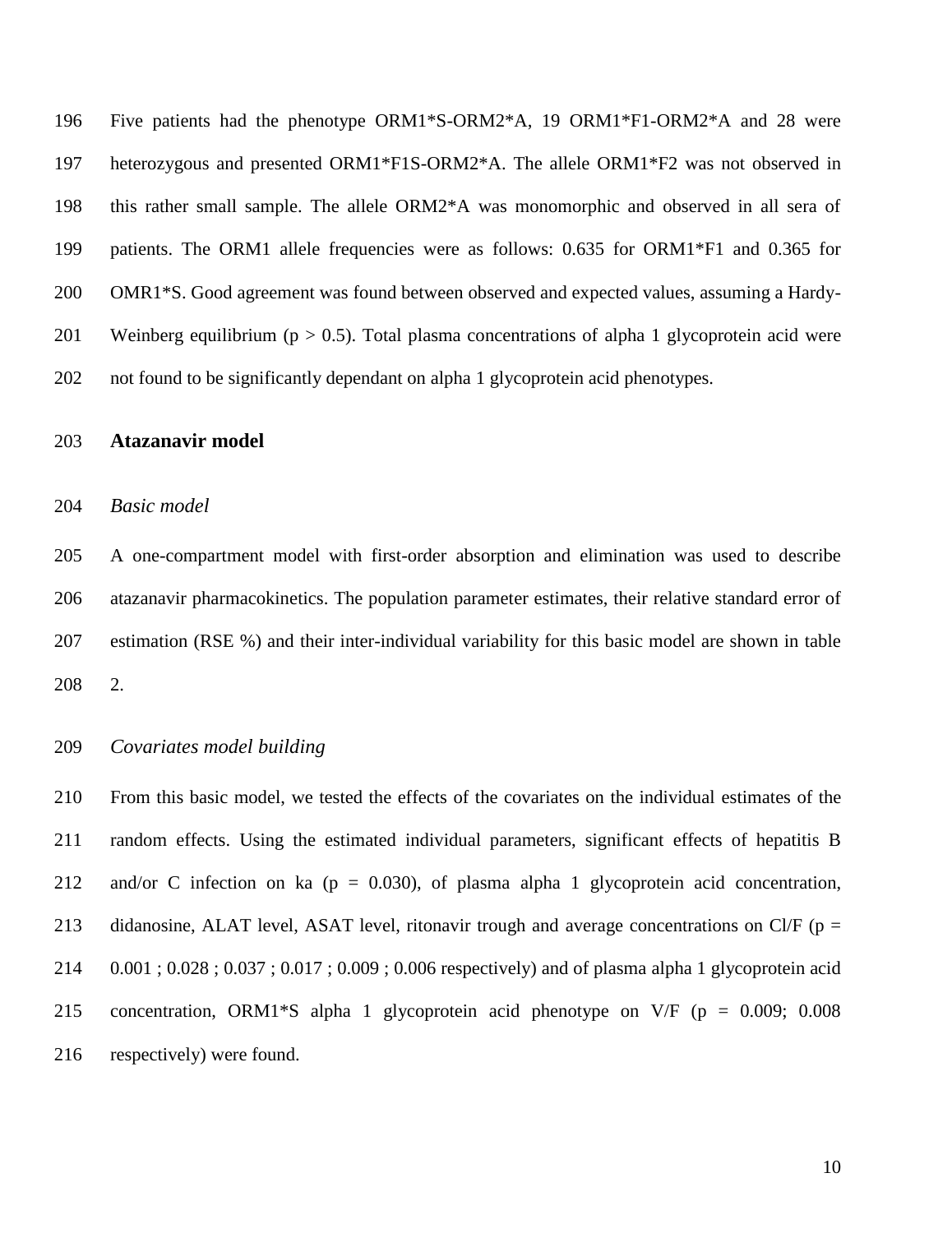According to the likelihood ratio test, the final population model had plasma alpha 1 glycoprotein 218 acid concentration (AAG), ALAT level effects on Cl/F ( $p < 0.01$ ;  $p < 0.01$  respectively) and ORM1\*S alpha 1 glycoprotein acid phenotype (ORM1\*S) effects on V/F (p < 0.05). The equations are:

$$
C l / F_i = (C l / F - \beta^{ALAT} C l / F (ALAT_i/29) - \beta^{AAG} C l / F (AAG/1.0)) \times exp(\eta_{C l / F_i})
$$

222 where 29 (IU/L) and 1.0  $(g/L)$  are the median ALAT and AAG levels.

223 
$$
V/F_i = (V/F \times \beta^{ORM1*S}V) \times exp(\eta_{V/Fi})
$$

 The population parameters of this final model and their relative standard errors of estimation are given in table 2. The goodness of fit plots (not shown) were all very satisfactory for the basic and final models.

 The apparent volume of distribution was estimated to be 79.7 L and increased about 2-fold in 228 patients with the ORM1<sup>\*</sup>S phenotype. Absorption rate constant was estimated to be 0.73 /h. The apparent clearance was estimated to be 8.1 L/h when ALAT was 29 IU/L and alpha 1 glycoprotein acid level was 1.0 g/L. Median (range) half-life was 6.9 h (4.0-18.2). We found an increase of 34% in mean atazanavir area under the curve (AUC, 47410 ng.h/mL versus 35432 ng.h/mL, p=0.0004) and of 12% in mean half-life (7.8 h versus 6.9 h, p=0.03) in patients who had 233 an elevated ALAT level  $(\geq 40 \text{ IU/L})$ , compared with patients with a normal ALAT level. A 36% increase in mean atazanavir AUC (49644 ng.h/mL versus 36529 ng.h/mL) and a 28% increase in mean half-life (9 h versus 7 h) were observed in patients with elevated alpha 1 glycoprotein acid (according to their age and sex), compared with those with a normal alpha 1 glycoprotein acid level.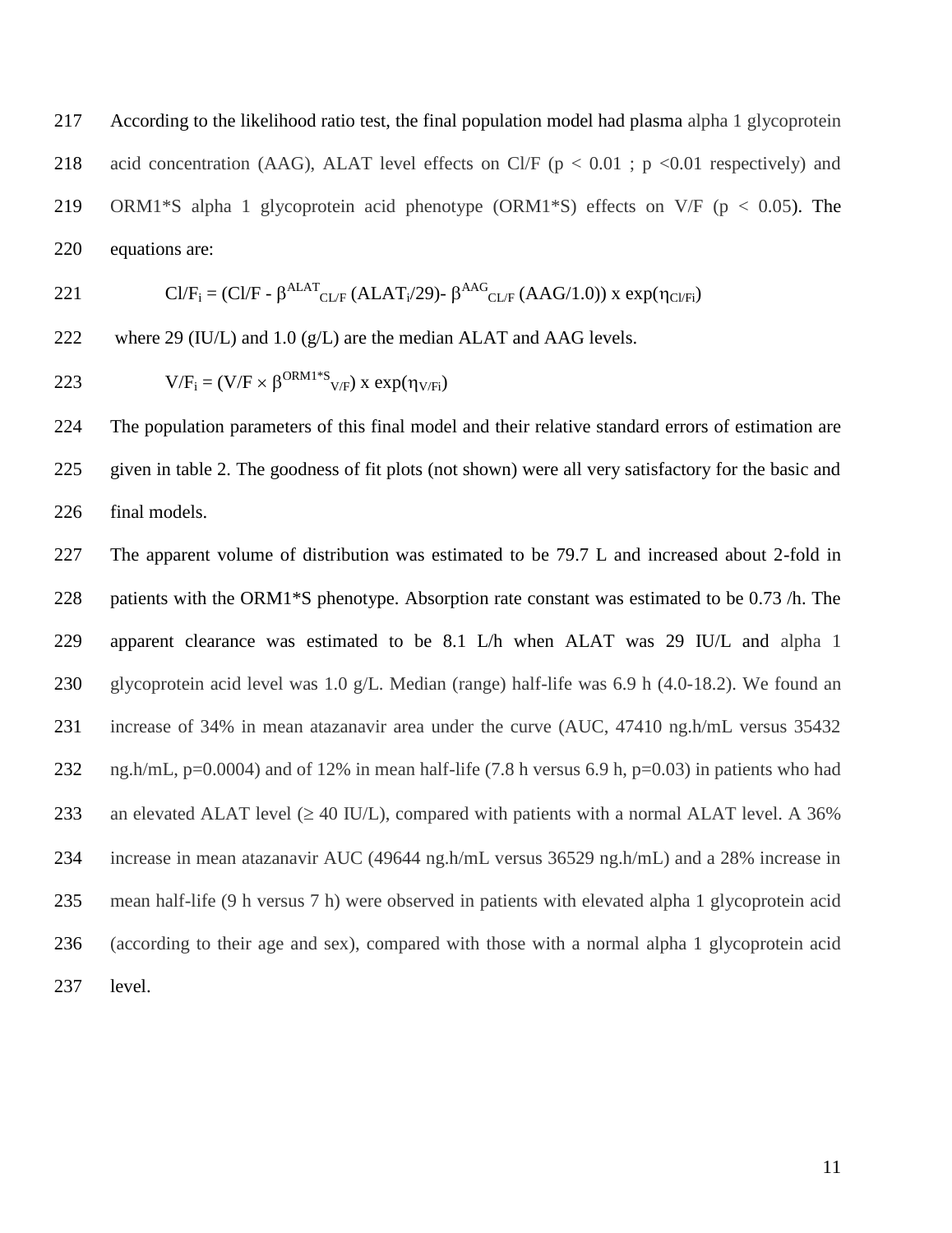The inter-individual variabilities of absorption rate constant, apparent volume of distribution and apparent clearance were 139.3%, 27.0% and 26.7%, respectively. They were slightly decreased from the basic model by the incorporation of the covariates. Residual variability was 19.9%.

Figure 2 shows the model-predicted concentrations and the observed concentrations versus time

when ALAT and plasma alpha 1 glycoprotein acid concentrations were 29 IU/L and 1.0 g/L,

respectively, in patients with or without the alpha 1 glycoprotein acid ORM1\*S phenotype.

### **Discussion**

 Atazanavir is a potent and safe HIV PI with a pharmacokinetic profile that allows once daily oral administration and which can be optimised by adding low-dose ritonavir. All patients included in this study received ritonavir boosted atazanavir and a relationship was found between atazanavir clearance and ritonavir concentrations. However variation in ritonavir concentrations was not found to impact atazanavir pharmacokinetics to a significant extent and therefore was not retain in the final model. It is known that protein binding affect PI disposition (3) and could reduce the antiviral effect of these drugs (13). It was reported that atazanavir binds to both alpha 1 glycoprotein acid and albumin to a similar extent, but binding parameters were unknown (12). Our *in vitro* data demonstrate that atazanavir has a higher affinity to alpha 1 glycoprotein acid than to albumin. However, alpha 1 glycoprotein acid is present at about 1/40 the concentration of albumin in plasma. Consequently, the binding of atazanavir to alpha 1 glycoprotein acid was saturable above 6000 ng/mL whereas the saturation of albumin appears above 15000 ng/mL of atazanavir. A similar result was already found for saquinavir (15). As for many basic drugs, alpha 1 glycoprotein acid has a high affinity but albumin has a higher capacity for binding (16). In patients treated by atazanavir/ritonavir at the recommended daily dose of 300/100 mg, trough plasma atazanavir concentrations are around 1000 ng/mL. Consequently, alpha 1 glycoprotein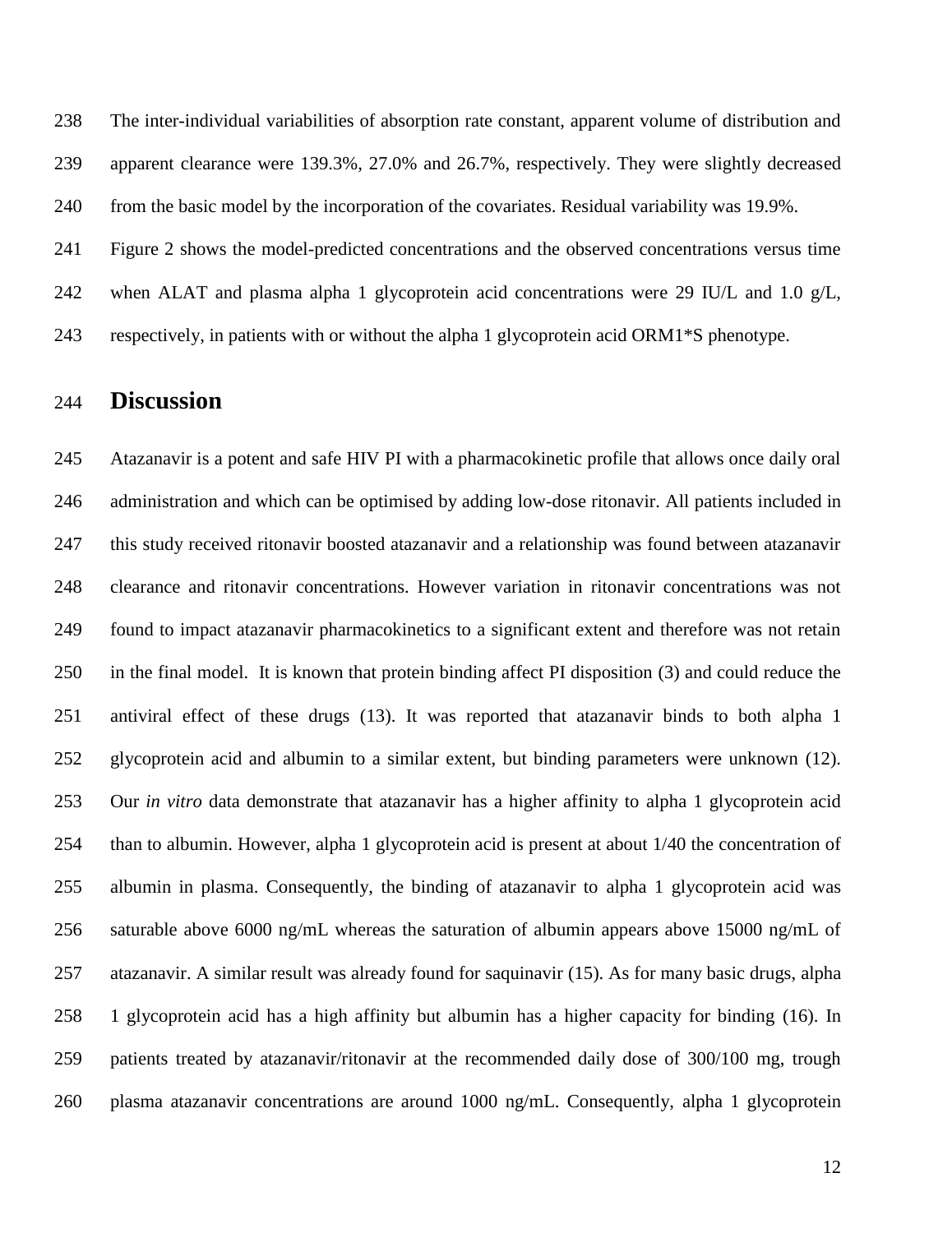acid is the major protein involved in atazanavir binding. These findings are essential because alpha 1 glycoprotein acid concentration can vary considerably as a result of disturbances of homeostasis. It increases during acute or chronic inflammation and infectious disease. HIV- infected patients are therefore likely to exhibit increased concentrations of alpha 1 glycoprotein acid (3, 16, 21). Moreover the alpha 1 glycoprotein acid polymorphism could be responsible for interindividual variation in the plasma binding of protease inhibitors, which might influence their disposition.

 The impact of proteins that bind atazanavir on atazanavir pharmacokinetics was evaluated in 51 HIV infected patients having failed several lines of previous antiretroviral treatment and included in the ANRS 107-Puzzle 2 trial. Unfortunately, atazanavir unbound fraction could not be measured in these patients as remaining samples volumes was too low

 This is the first population model analysis to explore the possible influence of alpha 1 glycoprotein acid concentrations, alpha 1 glycoprotein acid phenotypes, albumin concentrations, ALAT and ASAT levels and/or hepatitis B and C coinfections on atazanavir pharmacokinetic parameters.

 In this very advanced population, alpha 1 glycoprotein acid concentrations remained elevated in 29% of the patients even though they had received a new treatment for 6 weeks. This could be explained by the weak virological response to the new treatment and the lack of effect of the antiretroviral treatment on the inflammation due to HIV infection (22). The relative frequencies of alpha 1 glycoprotein acid phenotypes found here are close to those previously described in healthy subjects or in HIV-infected patients (5, 8). We did not find ORM1\*F2 on this population but this variant is present only at a low allelic frequency (9, 19). As already described in healthy subjects, alpha 1 glycoprotein acid plasma concentrations were not found to differ between the 3 phenotypes (18).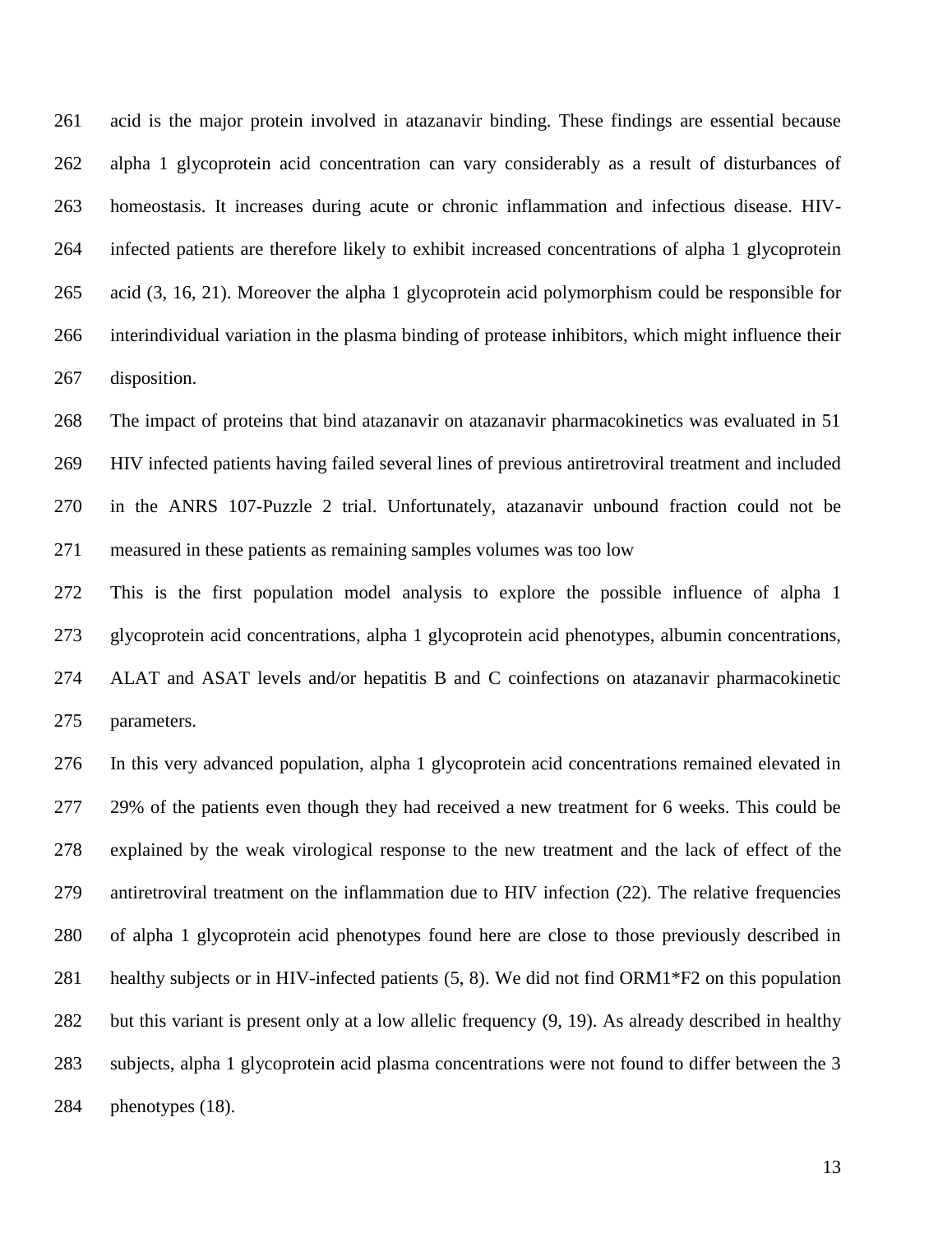To determine atazanavir pharmacokinetic parameters and the influence of protein binding, we used a population approach because only ten patients had a complete pharmacokinetic profile. The pharmacokinetics of atazanavir was described by a one-compartment model with first-order absorption and first-order elimination with random effects on ka, V/F and Cl/F. This structural model was similar to that of Dailly et al. and Colombo et al., although Colombo et al. described a first-order absorption with a lag time (4, 6). Our estimation of atazanavir pharmacokinetic parameters, apparent volume of distribution, absorption rate constant, apparent clearance and half-life are in the same range as those of previous studies (4, 6, 17, 23). The atazanavir apparent clearance of 9.8 L/h demonstrates that atazanavir has low extraction ratio with clearance depending on the unbound fraction and intrinsic clearance. The atazanavir apparent volume of distribution of 78 L (1.2 L/kg) indicates that plasma protein binding is not a restricting factor to body distribution. Assuming that pharmacologic effect is related to exposure to unbound drug concentrations (AUCu), which after oral administration, depends on the fraction absorbed through the gut wall, the dose and the intrinsic clearance as demonstrated by Benet and Hoener (2), any change in total drug concentrations should not have clinical consequences. Large inter- individual variability was found for ka (139.3%) as variable absorption of PIs has already been described.

 We found that the apparent clearance of atazanavir decreases with increasing plasma alpha 1 glycoprotein acid concentration. A similar effect was previously reported for lopinavir and indinavir clearance (5). This result suggests that elevated alpha 1 glycoprotein acid concentrations could decrease the protein unbound fraction of atazanavir, leading to increased total atazanavir concentrations, but without change in unbound atazanavir concentrations linked to drug efficacy (2).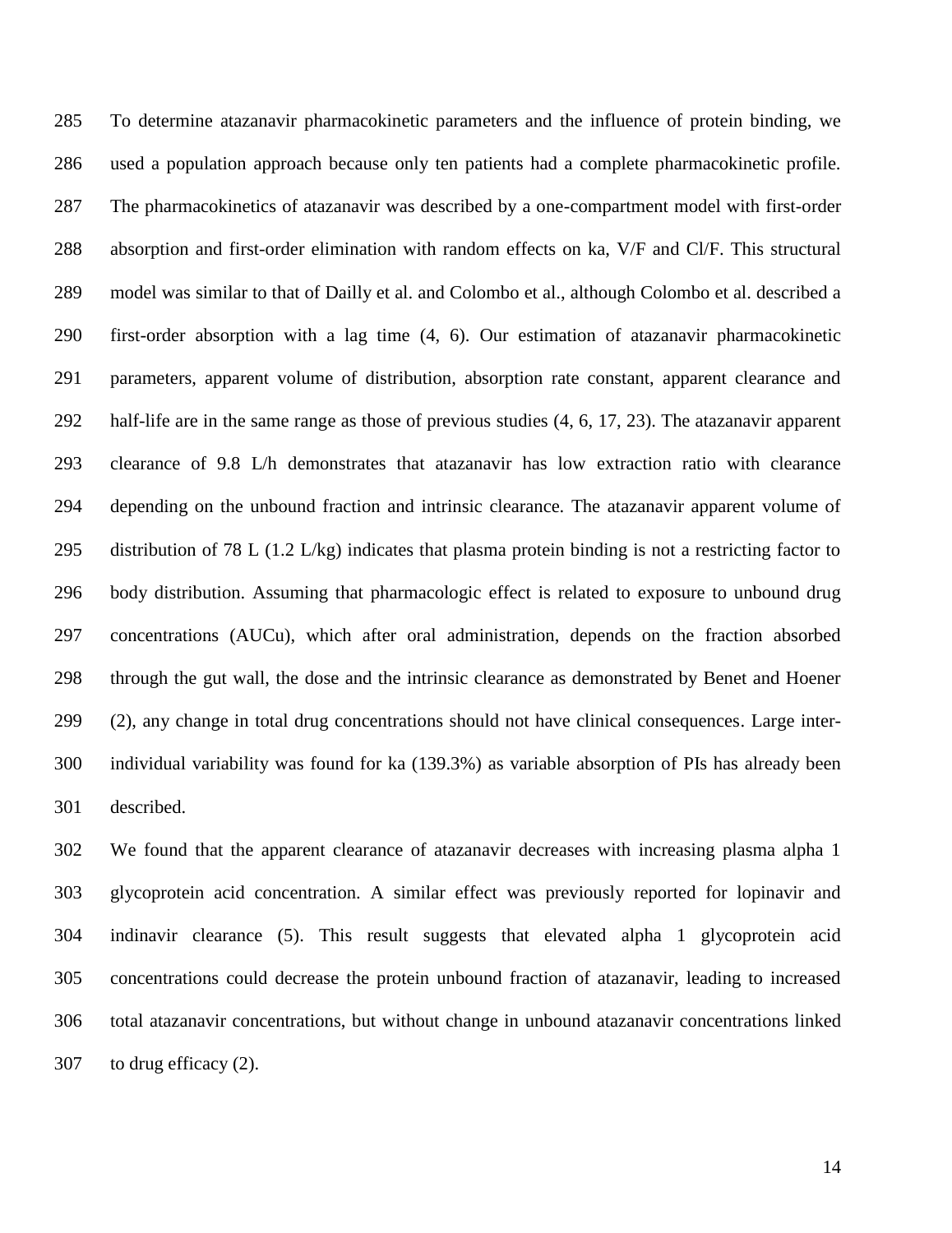Interestingly, we found that atazanavir apparent volume of distribution decreases with increased with alpha 1 glycoprotein acid concentrations and increases with the ORM1\*S phenotype. This suggests that atazanavir may preferentially bind to the ORM1\*F1 variant, compared with the ORM1\*S variant. Unfortunately, this hypothesis could not be tested *in vitro* as human plasma samples tested for alpha 1 glycoprotein acid variants were not available. In contrast, it was suggested that lopinavir and indinavir may preferentially bind to the ORM1\*S variant (5). There are conflicting data on preferential binding of neutral and basic drugs such as quinidine to ORM1\*S and ORM1\*F1 (18, 20). *In vitro* drug-binding studies are warranted to determine the possible different capacities of the ORM1 variants.

 Overall, increases in alpha 1 glycoprotein acid lead to a modest 28% increase in atazanavir half life which should not have any clinical consequence, but could contribute to the interindividual variability of atazanavir pharmacokinetics although to a lesser extend than absorption or CYP3A activity.

 We found that the apparent clearance of atazanavir decreases with increasing ALAT. This was expected as atazanavir, like other PIs, is extensively metabolised by hepatic CYP3A isoenzymes, which are decreased in patients with liver failure and directly affect the intrinsic clearance. However, such a relationship is remarkable as liver dysfunction was mild to moderate in our patients. A 42% increase in AUC and longer terminal half-life (12 versus 6 hours) have been reported in volunteers with hepatic impairment (Child-Pugh grade B or C), compared with healthy volunteers (12). In the present study, we found a similar increase in atazanavir AUC and half-life in patients who had an elevated ALAT level. Our data, although limited, could suggest that high atazanavir concentrations are expected with severe liver dysfunction. As previously described, age, body weight and body mass index did not influence atazanavir pharmacokinetics (4). Most of our patients were males, so no influence of sex on atazanavir pharmacokinetics could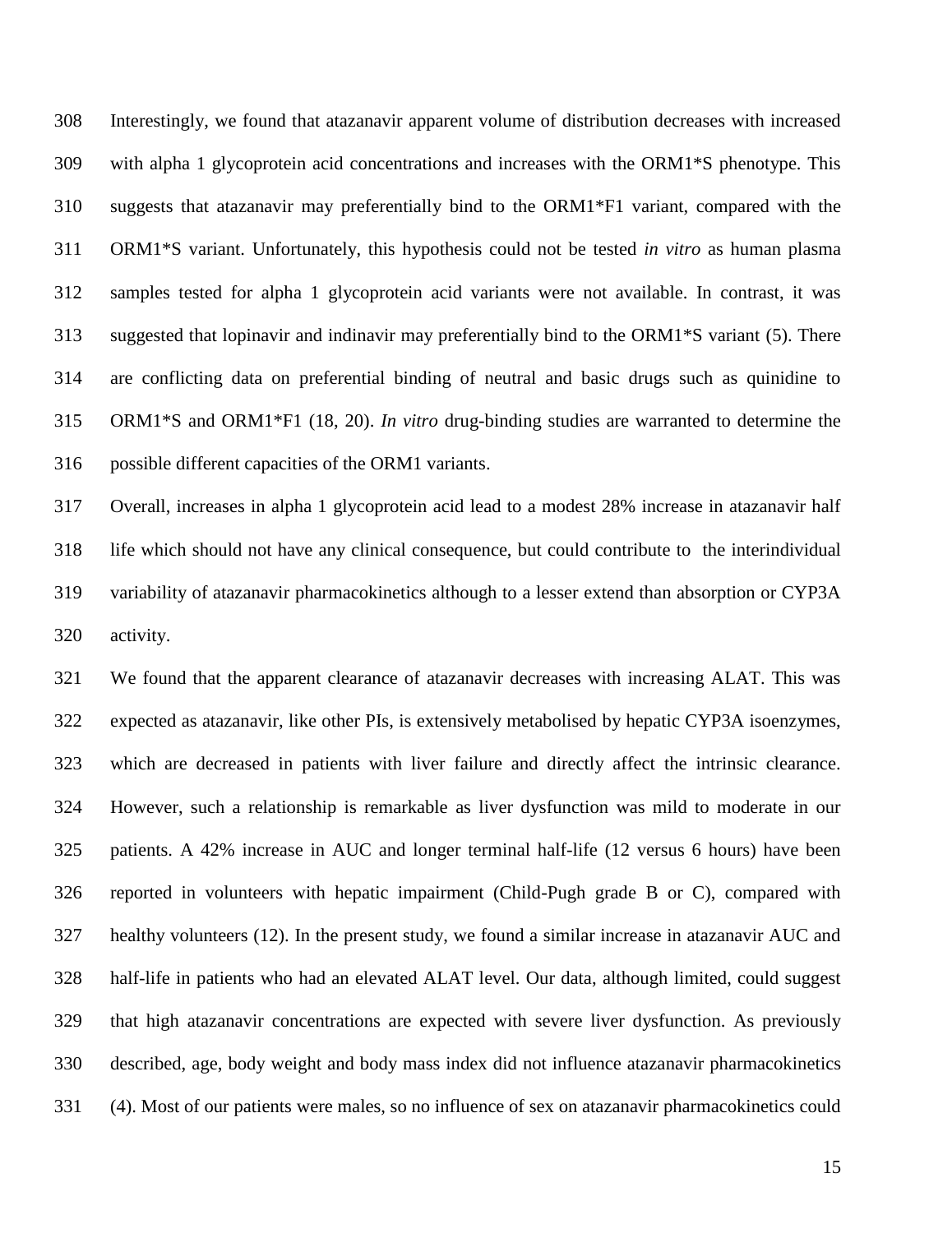be detected. In keeping with our *in vitro* data, atazanavir pharmacokinetics was not influenced by albumin concentrations; however in these patients, there was a small variability in albumin concentrations.

 In conclusion, this study demonstrates that atazanavir pharmacokinetics is modestly influenced by its protein binding, especially to alpha 1 glycoprotein acid. The effect of alpha 1 glycoprotein acid concentrations or polymorphisms or liver enzyme elevations on the unbound moiety able to cross biologic membranes and exert a pharmacologic effect is unknown as is therefore, the potential clinical significance, and that this is a limitation of this work.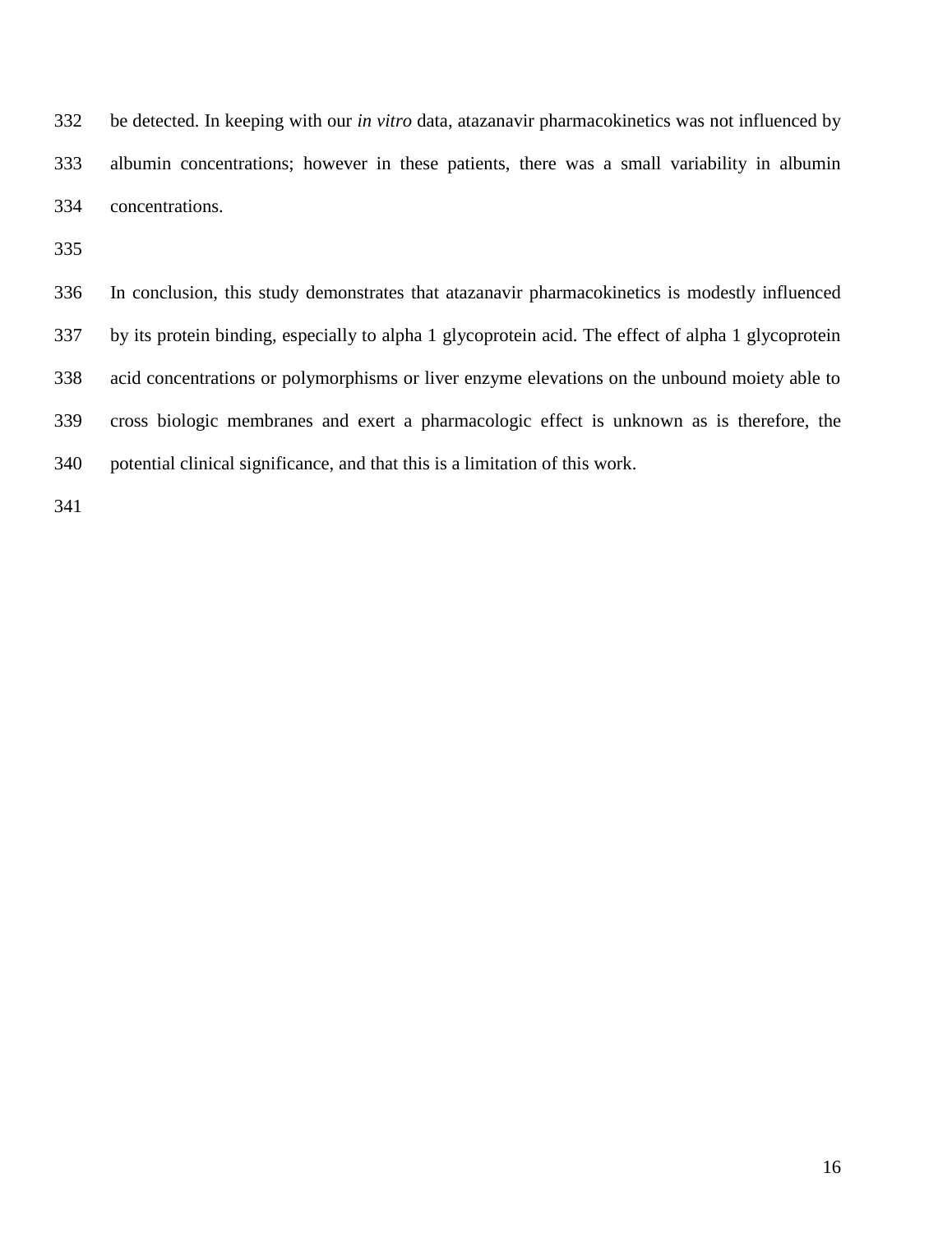|  | 342 | Acknowledgements |
|--|-----|------------------|
|--|-----|------------------|

This study was supported by ANRS (National Agency for AIDS Research), Paris, France.

 We thank Gilead sciences and Bristol-Myers Squibb for helpful discussions and support for carrying out this trial.

 We thank the following investigators who participated in the ANRS trial 107-Puzzle 2 trial: Hôpital Saint Louis, Paris (E Oksenhendler, O Carel, JM Molina, M Tourneur, P Palmer, I Madelaine-Chambrin, N Mezreb); Hôpital de Bicêtre, Kremlin Bicêtre (JF Delfraissy, C Goujard, M Mole, Y Quertainmont, N Idri, C Le Tiec); Hôpital Européen Georges Pompidou, Paris (M Kazatchkine, A Aouba, N Bengrait, A Si-Mohamed, B Sabatier); Hôpital Saint-Antoine, Paris (D Bollens, F Besse, B Gaujour, L Morand-Joubert, A Charrois, A Daguenel-Nguyen); Hôpital Sainte-Marguerite, Marseille (JA Gastaut, I Poizot-Martin, V Marin-Frixon, C Tamalet, P Colson, C Penot-Ragon); Hôpital de l'Archet, Nice (JP Cassuto, M Poirée, C Ceppi, S Benhamou, MC Rigault); Hôpital Purpan, Toulouse (P Massip, L Cuzin, M Obadia, J Izopet, A Jaafar, I Peyranne).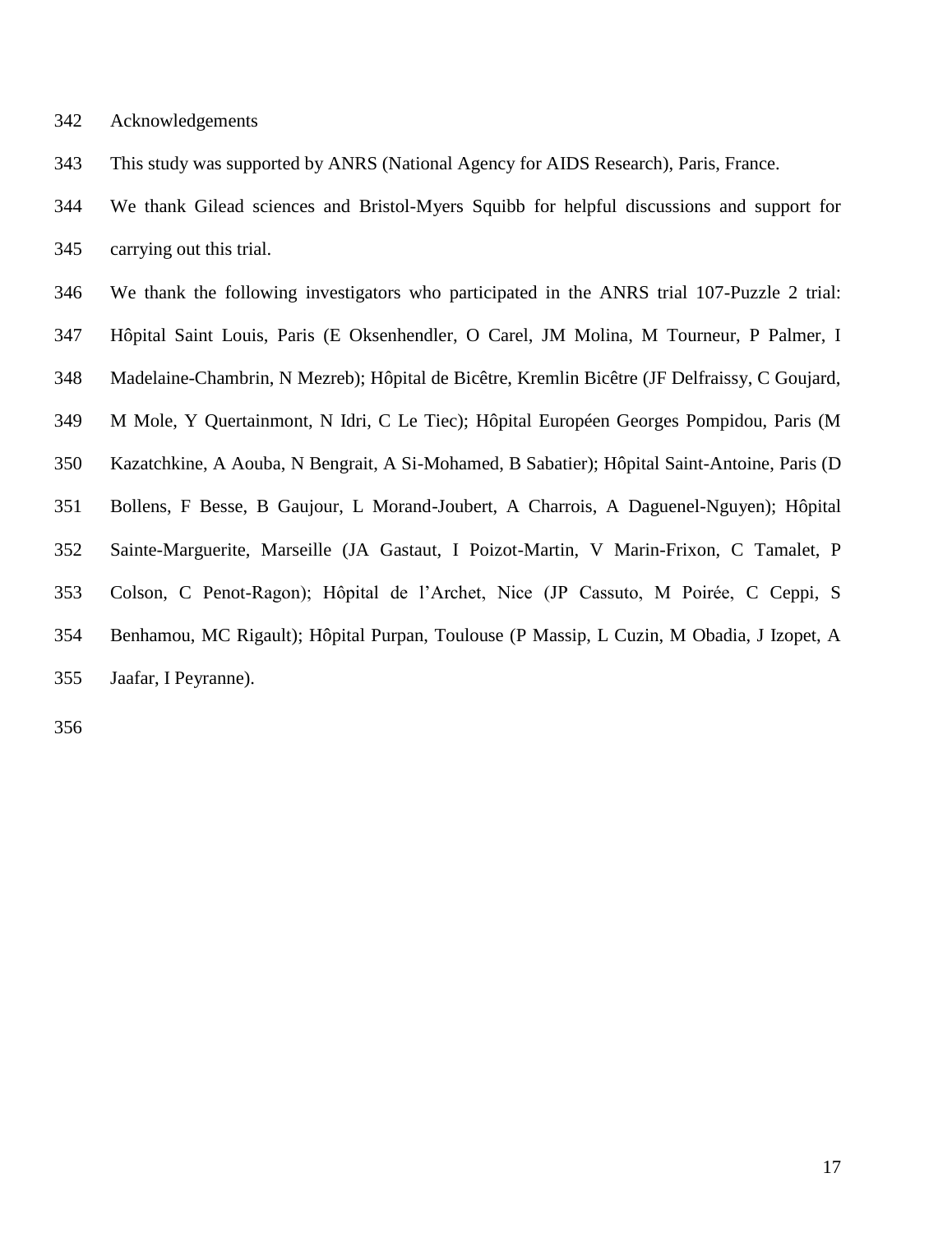# **References**

| 358 | 1. | Barrail, A., C. Le Tiec, S. Paci-Bonaventure, V. Furlan, I. Vincent, and A. M.                       |  |  |  |
|-----|----|------------------------------------------------------------------------------------------------------|--|--|--|
| 359 |    | Taburet. 2006. Determination of amprenavir total and unbound concentrations in plasma                |  |  |  |
| 360 |    | by high-performance liquid chromatography and ultrafiltration. Ther Drug Monit 28:89-                |  |  |  |
| 361 |    | 94.                                                                                                  |  |  |  |
| 362 | 2. | <b>Benet, L. Z., and B. A. Hoener.</b> 2002. Changes in plasma protein binding have little           |  |  |  |
| 363 |    | clinical relevance. Clin Pharmacol Ther 71:115-21.                                                   |  |  |  |
| 364 | 3. | Boffito, M., D. J. Back, T. F. Blaschke, M. Rowland, R. J. Bertz, J. G. Gerber, and V.               |  |  |  |
| 365 |    | Miller. 2003. Protein binding in antiretroviral therapies. AIDS Res Hum Retroviruses                 |  |  |  |
| 366 |    | 19:825-35.                                                                                           |  |  |  |
| 367 | 4. | Colombo, S., T. Buclin, M. Cavassini, L. A. Decosterd, A. Telenti, J. Biollaz, and C.                |  |  |  |
| 368 |    | Csajka. 2006. Population pharmacokinetics of atazanavir in patients with human                       |  |  |  |
| 369 |    | immunodeficiency virus infection. Antimicrob Agents Chemother 50:3801-8.                             |  |  |  |
| 370 | 5. | Colombo, S., T. Buclin, L. A. Decosterd, A. Telenti, H. Furrer, B. L. Lee, J. Biollaz,               |  |  |  |
| 371 |    | and C. B. Eap. 2006. Orosomucoid (alpha1-acid glycoprotein) plasma concentration and                 |  |  |  |
| 372 |    | genetic variants: effects on human immunodeficiency virus protease inhibitor clearance               |  |  |  |
| 373 |    | and cellular accumulation. Clin Pharmacol Ther 80:307-18.                                            |  |  |  |
| 374 | 6. | Dailly, E., O. Tribut, P. Tattevin, C. Arvieux, P. Perre, F. Raffi, and P. Jolliet. 2006.            |  |  |  |
| 375 |    | Influence of tenofovir, nevirapine and efavirenz on ritonavir-boosted atazanavir                     |  |  |  |
| 376 |    | pharmacokinetics in HIV-infected patients. Eur J Clin Pharmacol 62:523-6.                            |  |  |  |
| 377 | 7. | <b>Department</b><br><b>Health</b><br><b>Services</b><br>of<br>and<br><b>Human</b><br>(DHHS),<br>and |  |  |  |
| 378 |    | http://aidsinfo.nih.gov/guidelines/, posting date. Guidelines for the use of antiretroviral          |  |  |  |
| 379 |    | agents in HIV-1 infected adults and adolescents. [Online.]                                           |  |  |  |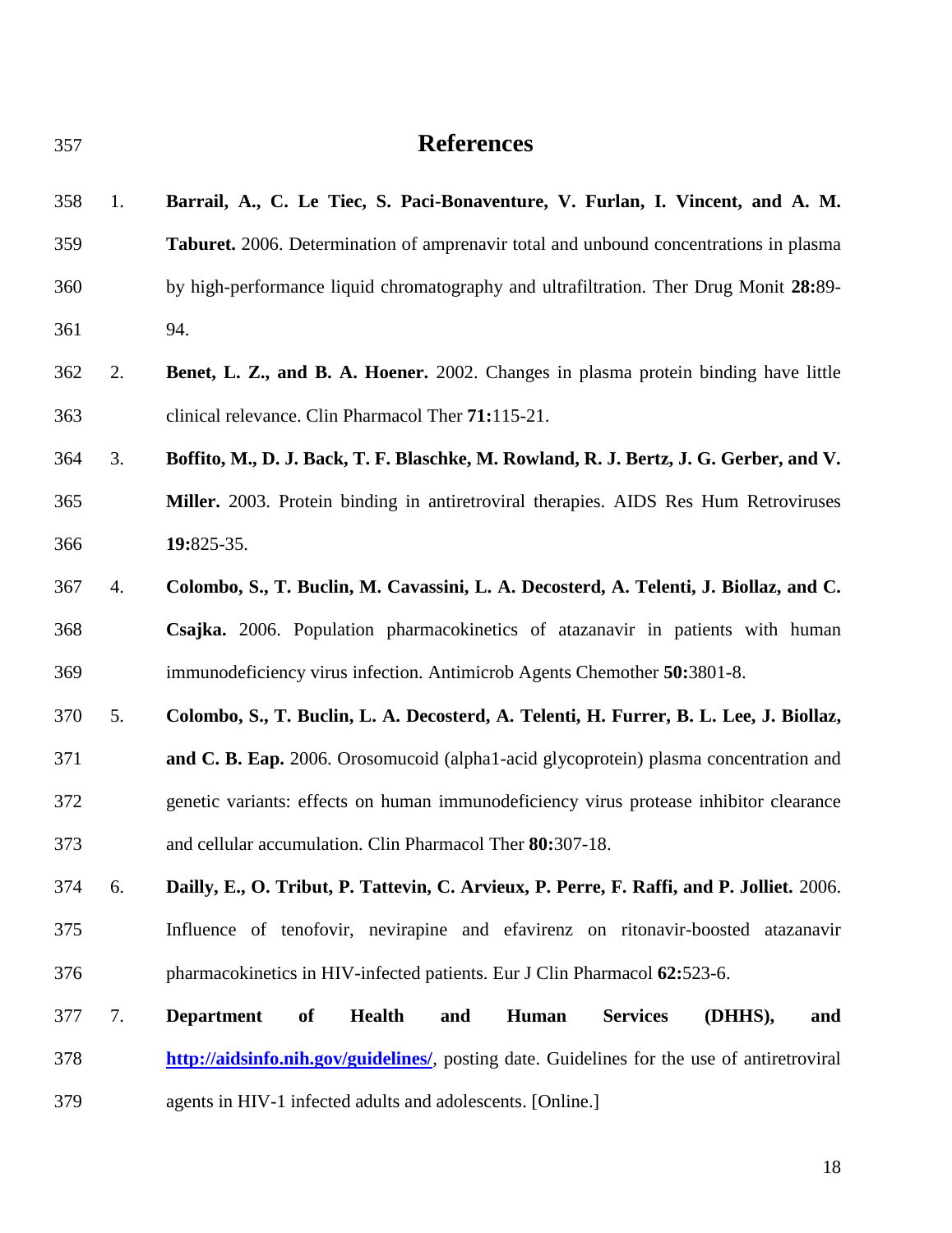| 380 | 8. | Duche, J. C., F. Herve, and J. P. Tillement. 1998. Study of the expression of the genetic |
|-----|----|-------------------------------------------------------------------------------------------|
| 381 |    | variants of human alpha1-acid glycoprotein in healthy subjects using isoelectric focusing |
| 382 |    | and immunoblotting. J Chromatogr B Biomed Sci Appl 715:103-9.                             |

- 9. **Dulmer, M., G. Reker, T. T. Nguyen, L. Henke, and J. Henke.** 1998. Human orosomucoid (ORM1) subtyping: further population genetic data and reports on the feasibility to type aged blood samples and stains. J Forensic Sci **43:**413-6.
- 10. **Eap, C. B., and P. Baumann.** 1988. Isoelectric focusing of alpha-1 acid glycoprotein (orosomucoid) in immobilized pH-gradients with 8M urea: detection of its desialylated variants using an alkaline phosphatase-linked secondary antibody system. Electrophoresis **9:**650-4.
- 11. **European Medicines Agency, and <http://www.emea.eu.int/humandocs/Humans/EPAR/reyataz/reyataz.htm>**, posting date. [Online.]
- 12. **FDA, and <http://www.fda.gov/cder/foi/label/2006/021567s007lbl.pdf>**, posting date. CDER for Reyataz. [Online.]
- 13. **Ford, J., S. H. Khoo, and D. J. Back.** 2004. The intracellular pharmacology of antiretroviral protease inhibitors. J Antimicrob Chemother **54:**982-90.
- 14. **Fournier, T., N. N. Medjoubi, and D. Porquet.** 2000. Alpha-1-acid glycoprotein. Biochim Biophys Acta **1482:**157-71.
- 15. **Holladay, J. W., M. J. Dewey, B. B. Michniak, H. Wiltshire, D. L. Halberg, P. Weigl,**
- **Z. Liang, K. Halifax, W. E. Lindup, and D. J. Back.** 2001. Elevated alpha-1-acid
- glycoprotein reduces the volume of distribution and systemic clearance of saquinavir.
- Drug Metab Dispos **29:**299-303.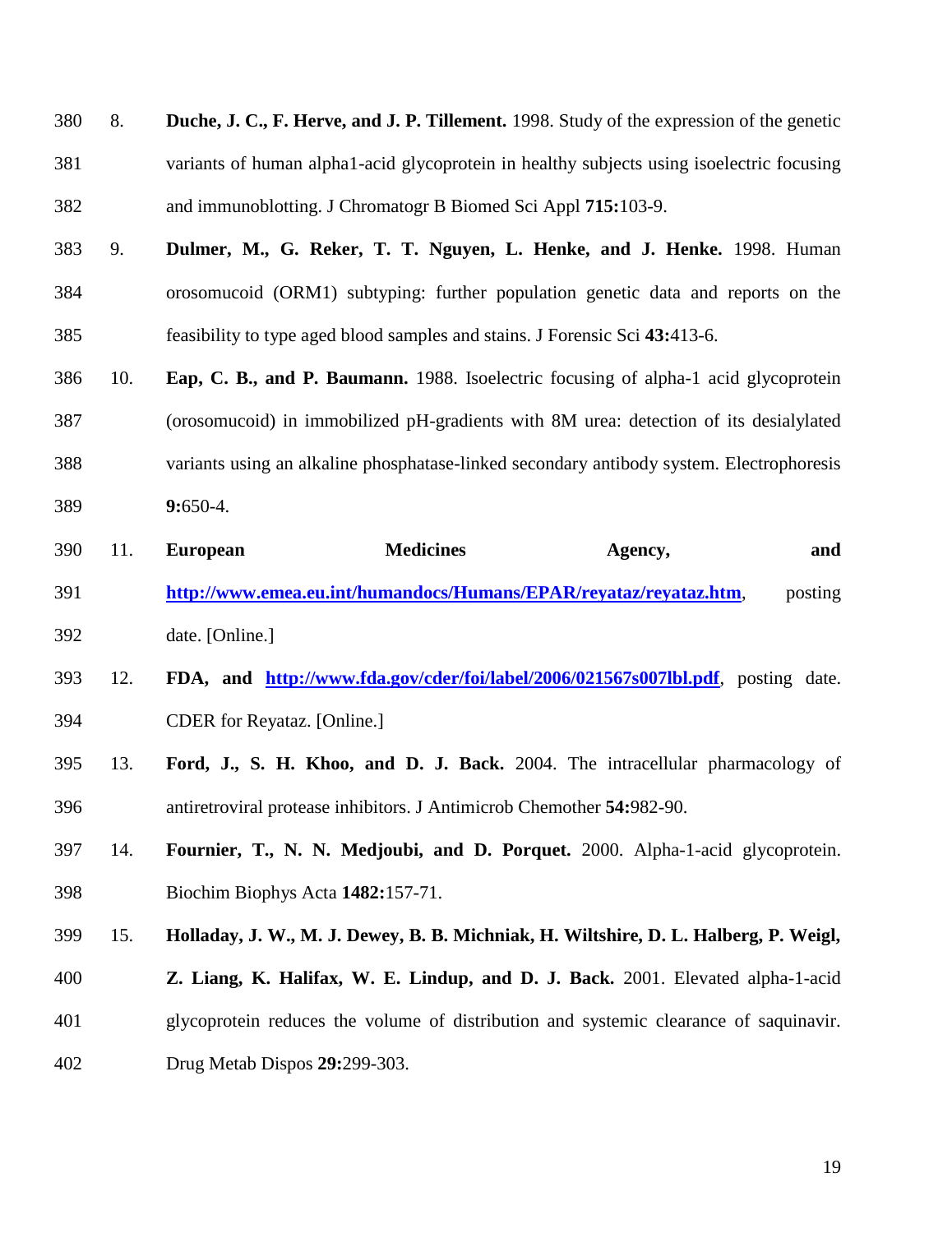- 16. **Kremer, J. M., J. Wilting, and L. H. Janssen.** 1988. Drug binding to human alpha-1- acid glycoprotein in health and disease. Pharmacol Rev **40:**1-47.
- 17. **Le Tiec, C., A. Barrail, C. Goujard, and A. M. Taburet.** 2005. Clinical pharmacokinetics and summary of efficacy and tolerability of atazanavir. Clin Pharmacokinet **44:**1035-50.
- 18. **Li, J. H., J. Q. Xu, X. M. Cao, L. Ni, Y. Li, Y. Y. Zhuang, and J. B. Gong.** 2002. Influence of the ORM1 phenotypes on serum unbound concentration and protein binding of quinidine. Clin Chim Acta **317:**85-92.
- 19. **Li, J. H., J. Q. Xu, Y. Li, Y. Y. Zhuang, and J. B. Gong.** 1999. Genetic polymorphisms of orosomucoid on the Han population in Nanjing of China. Clin Chim Acta **288:**161-8.
- 20. **McCollam, P. L., M. A. Crouch, and P. Arnaud.** 1998. Caucasian versus African- American differences in orosomucoid: potential implications for therapy. Pharmacotherapy **18:**620-6.
- 21. **Oie, S., M. A. Jacobson, and D. I. Abrams.** 1993. Alpha 1-acid glycoprotein levels in AIDS patients before and after short-term treatment with zidovudine (ZDV). J Acquir Immune Defic Syndr **6:**531-3.
- 22. **Piketty, C., L. Gerard, C. Chazallon, A. G. Marcelin, F. Clavel, A. M. Taburet, V. Calvez, I. Madelaine-Chambrin, J. M. Molina, J. P. Aboulker, and P. M. Girard.** 2006. Salvage therapy with atazanavir/ritonavir combined to tenofovir in HIV-infected patients with multiple treatment failures: randomized ANRS 107 trial. Antivir Ther **11:**213-21.
- 23. **Taburet, A. M., C. Piketty, C. Chazallon, I. Vincent, L. Gerard, V. Calvez, F. Clavel,**
- **J. P. Aboulker, and P. M. Girard.** 2004. Interactions between atazanavir-ritonavir and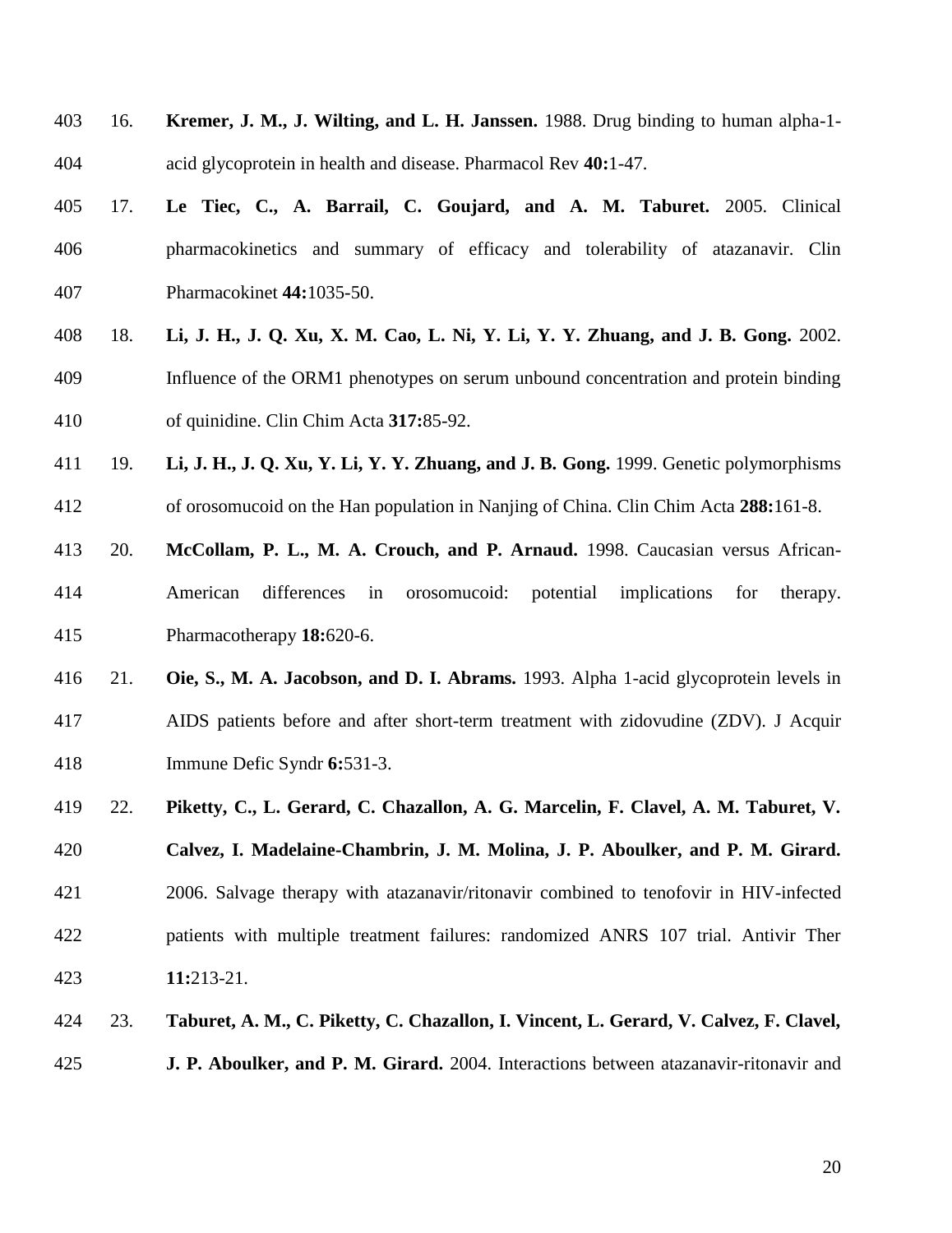- tenofovir in heavily pretreated human immunodeficiency virus-infected patients. Antimicrob Agents Chemother **48:**2091-6.
- 24. **Wright, J. D., F. D. Boudinot, and M. R. Ujhelyi.** 1996. Measurement and analysis of unbound drug concentrations. Clin Pharmacokinet **30:**445-62.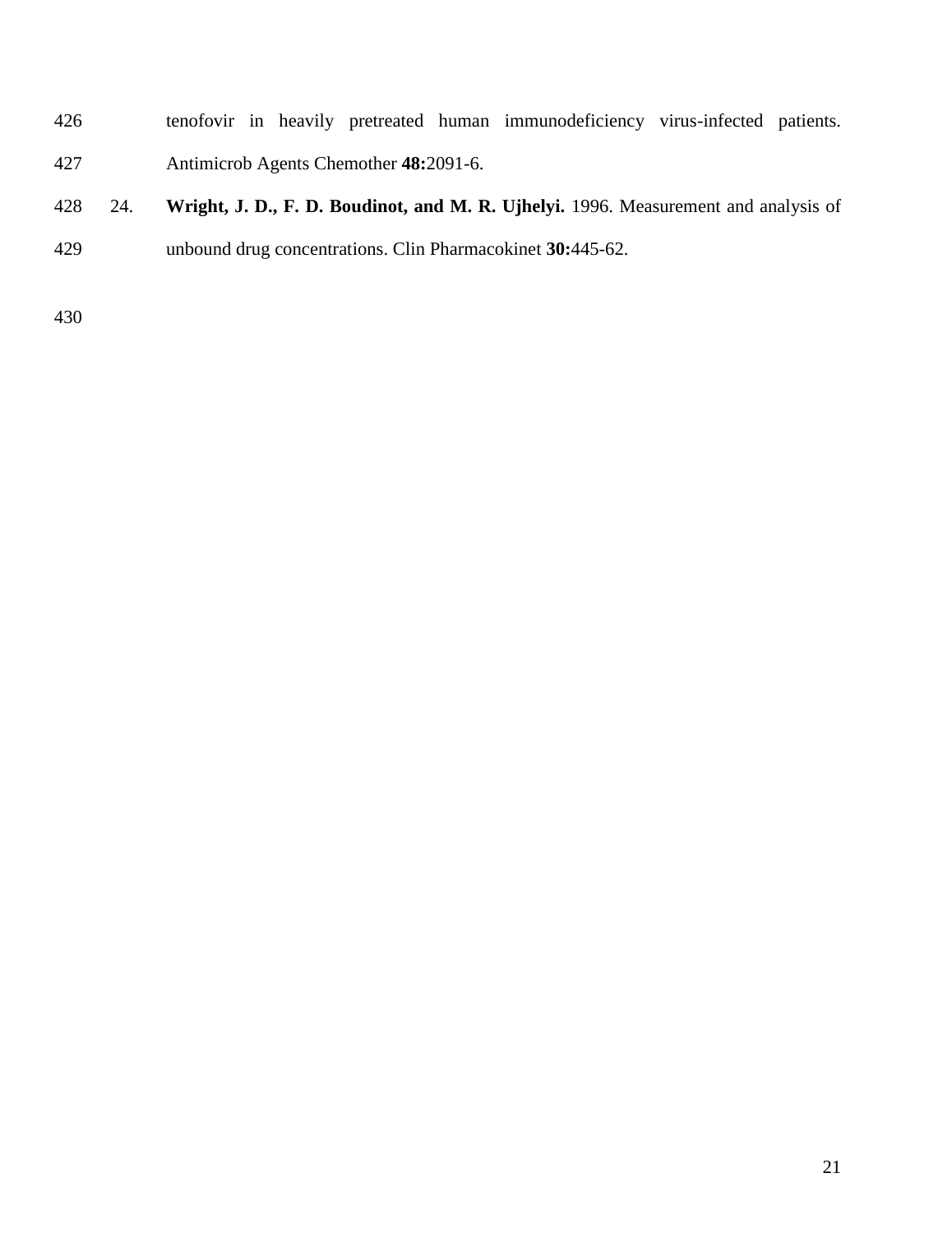## **Figures legends**

 Figure 1: Bound atazanavir concentrations versus unbound atazanavir concentrations in solutions of orosomucoid (solid circles) and albumin (open circles). The curve is an ordinary least-square fit of the Emax model to the data using WinNonLin.

Figure 2: Observed atazanavir concentrations (solid circles in patients with the ORM1\*S

phenotype and open circles in patients without the ORM1\*S phenotype) and predicted population

concentrations for median ALAT (29 IU/L) and median orosomucoid (1.0 g/L) in patients with

(continuous line) or without (dashed line) the ORM1\*S phenotype versus time, at week 6.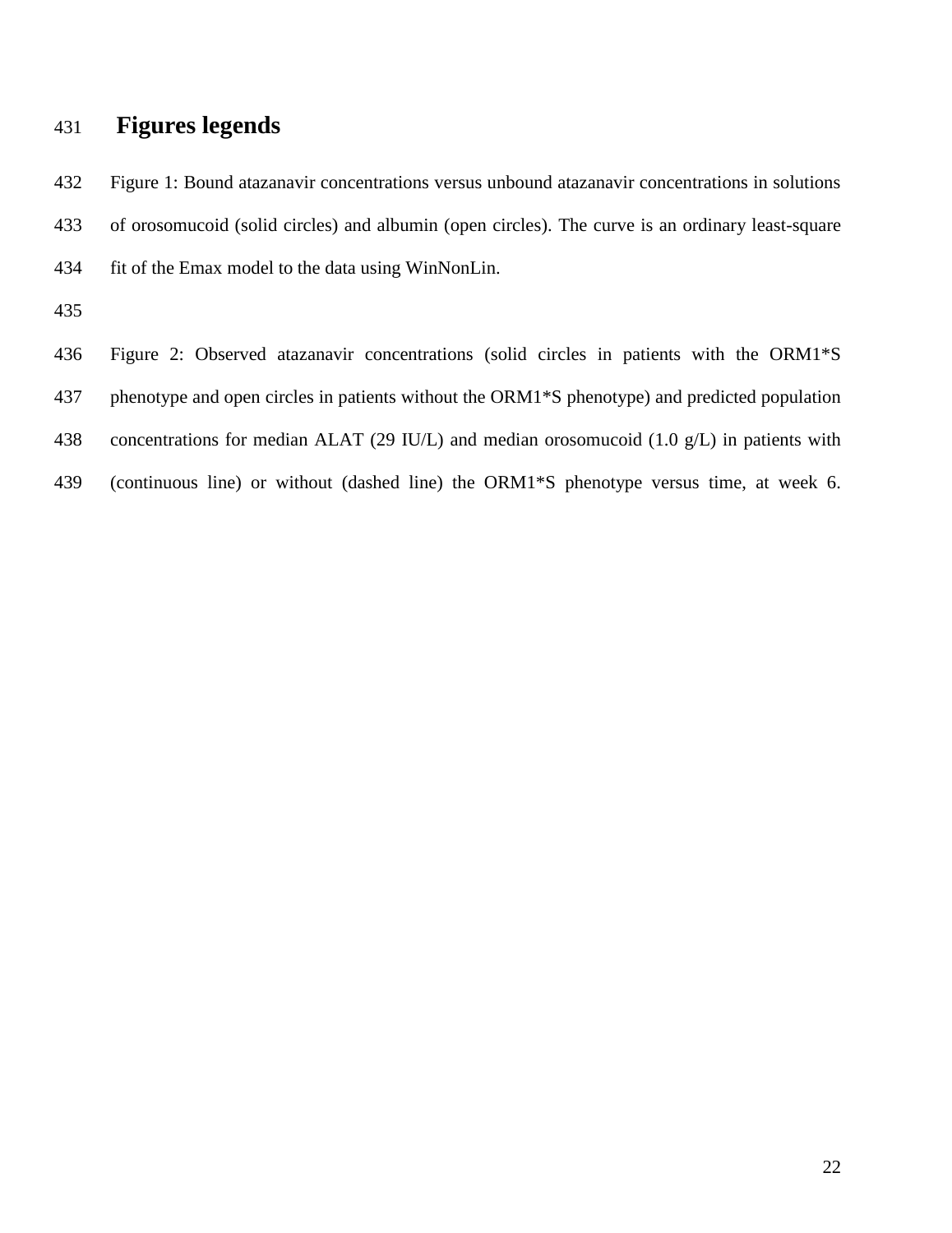# 440 **Tables**

441

442 Table 1: Characteristics of the 51 patients included in the population pharmacokinetic analysis

443

|                                      | Median | min-max     |
|--------------------------------------|--------|-------------|
| Age (years)                          | 41     | $29 - 62$   |
| Week 6 weight (kg)                   | 65.6   | 45.0-105.6  |
| Week 6 body mass index $(kg/m^2)$    | 21.3   | 17.0-33.6   |
| Baseline ALAT level (IU/L)           | 29     | $5 - 114$   |
| Baseline ASAT level (IU/L)           | 29     | 16-149      |
| Week 6 ALAT (IU/L)                   | 38     | 7-175       |
| Week 6 creatinine clearance (mL/min) | 87     | 23-178      |
| Week 6 albumin $(g/L)$               | 40.4   | 31.2-47.7   |
| Week 6 orosomucoid $(g/L)$           | 1.0    | $0.6 - 1.5$ |

444 *ALAT: alanine aminotransferase*

445 *ASAT: aspartate aminotransferase*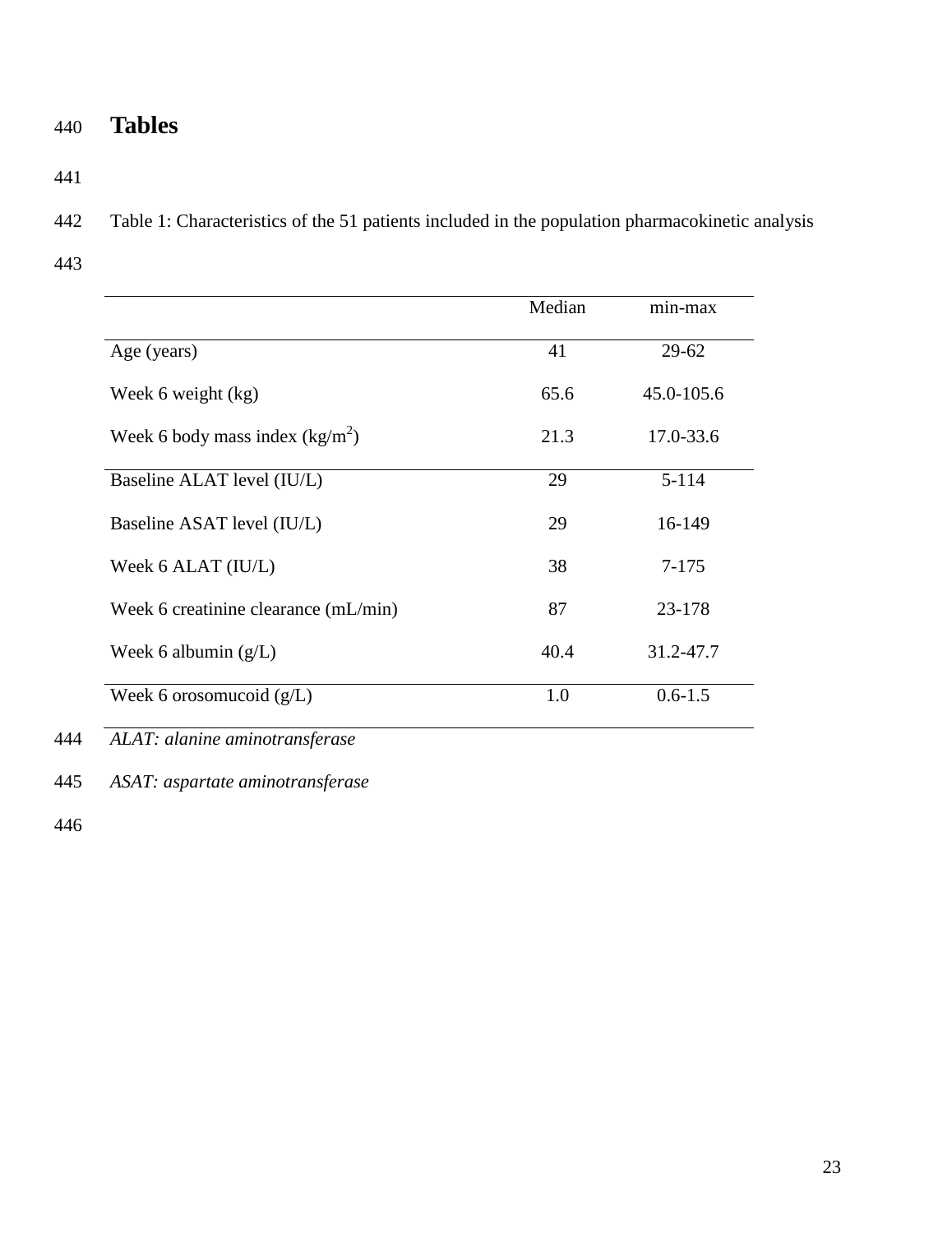| 447 | Table 2: Population pharmacokinetic parameters of atazanavir (estimates and relative standard |
|-----|-----------------------------------------------------------------------------------------------|
| 448 | errors of estimation) for the basic model and for the final model                             |

449

|                                      | Basic model |                | Final model |                   |
|--------------------------------------|-------------|----------------|-------------|-------------------|
| Parameters                           | Estimate    | RSE(%)         | Estimate    | RSE(%)            |
| ka $(h^{-1})$                        | 0.75        | 7.6            | 0.73        | 10.7              |
| Cl/F (L/h)                           | 7.8         | 9.0            | 13.3        | 13.2              |
| $\beta^{ALAT}$ Cl/F                  |             |                | 0.86        | 35.0              |
| $\beta^{AAG}$ Cl/F                   |             |                | 4.3         | 46.9              |
| V/F(L)                               | 78.2        | 10.5           | 79.7        | 10.5              |
| $\beta^{\text{ORM1*S}}_{\text{V/F}}$ |             |                | 1.9         | 32.8              |
| $\omega_{ka}$ (%)                    | 138.7       | $21.0^a$       | 139.3       | $26.2^{\rm a}$    |
| $\omega_{\text{Cl/F}}$ (%)           | 43.4        | $54.4^{\rm a}$ | 26.7        | $27.8^{\rm a}$    |
| $\omega_{V/F}$ (%)                   | 31.1        | $64.8^{\rm a}$ | 27.0        | $102.2^a$         |
| $\sigma$ (%)                         | 18.3        | $37.2^{\rm a}$ | 19.9        | 50.3 <sup>a</sup> |

 $a$ <sup>2</sup> RSE for  $a$ <sup>2</sup>  $_{ka}$ ,  $a$ <sup>2</sup>  $_{V/F}$ ,  $a$ <sup>2</sup>  $_{CVF}$  and  $a$ <sup>2</sup> 450

- *ALAT* 452 *Cl/F: facteur associated with ALAT concentrations on atazanavir Cl/F*
- *AAG* 453 *Cl/F: facteur associated with AAG concentrations on atazanavir CL/F*
- *ORM1\*S* 454 *V/F: facteur associated with ORM1\*S phenotype on atazanavir V/F*
- 455  $\omega_{ka}$ ,  $\omega_{CVF}$ *,*  $\omega_{V/F}$ *<i>:* inter individual variabilities for ka, Cl/F and V/F respectively
- 456 *σ: residual error*

<sup>451</sup> *ka: absorption rate constant, Cl/F: apparent clearance, V/F: apparent volume of distribution*